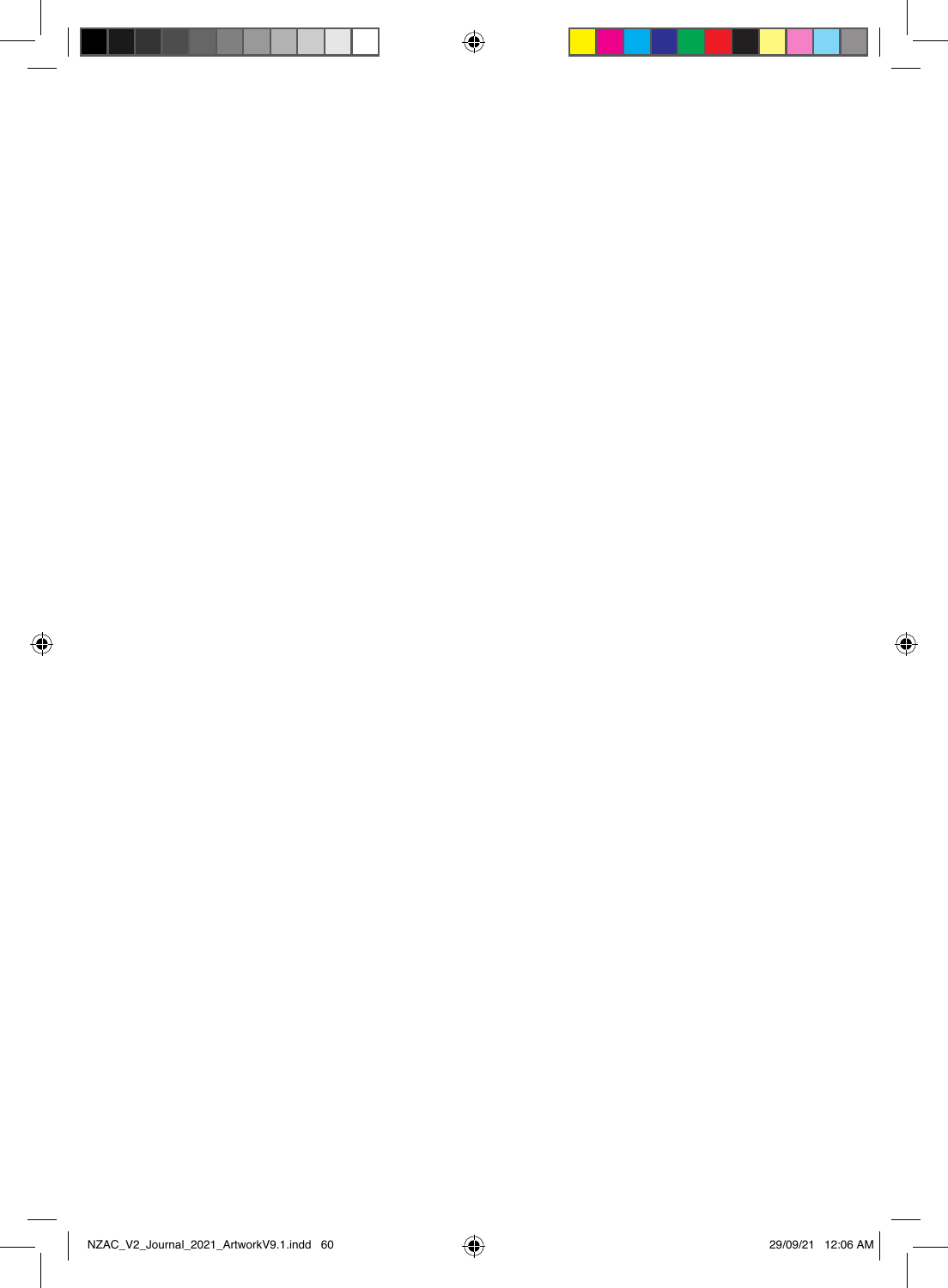# **Considering beginning counsellors' development of "self" in a personcentred and dramaturgical space1**

In talking therapies, the interpersonal richness of the relationship between counsellor and client is considered paramount (Cooper, 2008; Rogers, 1957). Consequently, how counsellors learn to understand and flexibly negotiate the "relative positions of self and other" is crucial in sharing client change (Bondi & Fewell, 2003). Viewed from this perspective, this article assumes that the developing beginning counsellor's authentic "self" is a fundamental tool in their client work, and often the most challenging for them to facilitate. The accepted notion of the counsellor role is that, without cynicism, the professional presents an effective "persona" or mask for the benefit of the client (Jung, 1966). However, meeting counselling practice requirements to be authentic and genuine with clients, whilst simultaneously accepting one's self and presenting a professional service role, is one of the many contradictions that a counsellor must reconcile during their education (Rowan & Jacobs, 2003).

As a primary intervention of many humanistic approaches, developing the therapeutic relationship is the gold standard of counselling and its effective achievement, the Holy Grail for many beginning counsellors. Person-centred practices (PCP) emphasise personal authenticity alongside the establishment of core relational conditions that optimise the counselling experience. These core conditions, internalised attitudes or experiential attributes are communicated to the client through: genuineness and unconditional acceptance and valuing; empathic understanding; and an attitude free from judgement or advice (Rogers, 1957). In the early student phases of psycho-professional development a major focus of practice is how to communicate these instrumental aspects of the self, to control and set aside emotional responses, and suppress knee-jerk reactions to client material (McAuliffe & Eriksen, 2011). Realising these conditions and establishing effective counselling relationships is a struggle for trainees because the conflation of their "less-than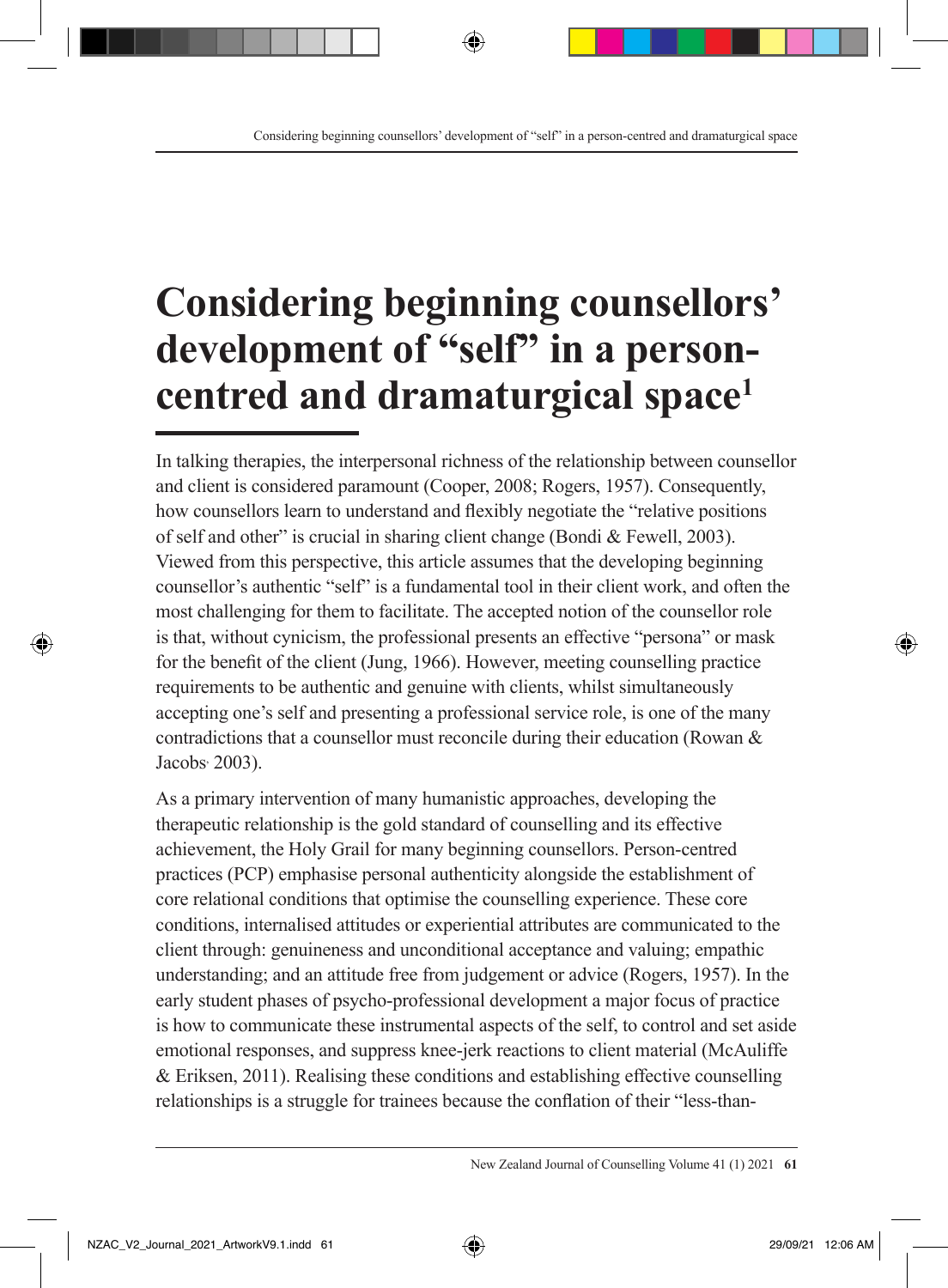perfect" selves with such idealised characteristics is experienced as an "act, a form of role-playing" that seems, in the spirit of the profession, dishonest and hypocritical (Rowan & Jacobs, 2002). Unsurprisingly, students, more concerned with making good professional impressions, are less concerned with being real, genuine, open, and responsive to clients. Such seemingly artificial "front-stage" performances emphasise the acquisition and performance of new skills and techniques rather than their accommodation, or contribution towards, an emerging counsellor-self.

According to Erving Goffman's sociological theory, and through his use of metaphor to describe everyday social life, a counselling relationship may also be viewed as a service interaction between a counsellor as the service provider, and a client as the recipient of that service. It is suggested here that by viewing counselling, in the first instance, as a service relationship, the beginning counsellor may feel freer to examine the incongruence that exists between the inner representation of the self and its outer presentation in the counsellor persona (Rowan & Jacobs, 2003). By applying Erving Goffman's (1969) dramaturgical treatment of "impression management" to training experiences, this article discusses the challenge of coming into the role. It also identifies the counselling session as a stage upon which students, garbed in ill-fitting skills and techniques, which they should grow into, self-consciously rehearse loose theoretical scripts that present their emerging counsellor selves to clients while their educators direct and observe them from the wings. Back-stage, critically examining the effectiveness of these self-performances, and consoled by the fact that familiarity with the role will increase confidence and diminish stage-fright, they begin to resolve the dissonance between their front- and back-stage presentations of self. Nonetheless, it is a struggle to recognise and accept the differences between these two positions and how their integration and resolution will ultimately impact and shape their future counsellor roles.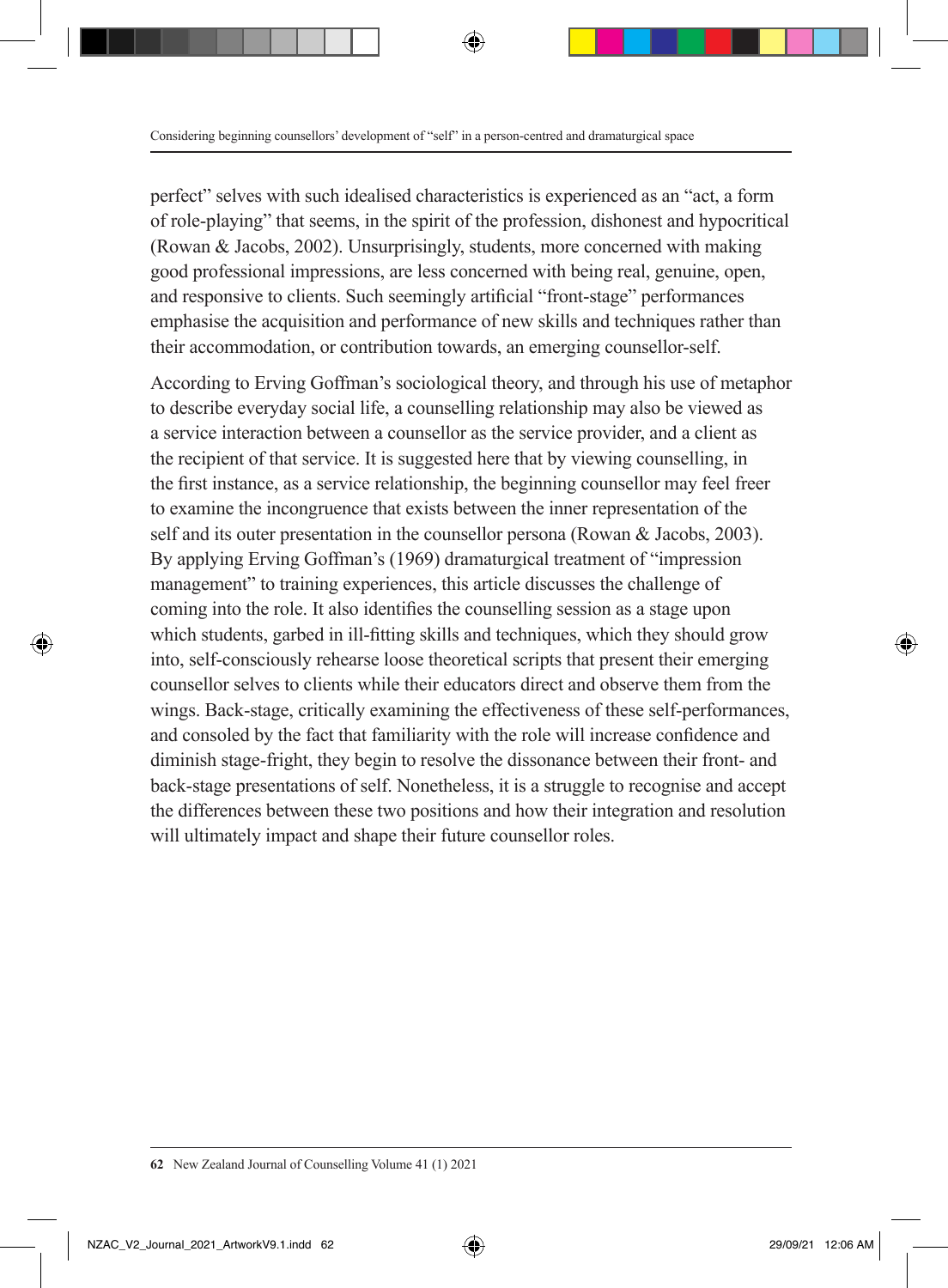# **Background**

This article intentionally draws upon two classical orientations that might be encountered by beginning counsellors in their struggle to be authentic as a counsellor in a counselling relationship. Carl Rogers's (1961) seminal "theory of self<sup>22</sup> conventionally foregrounds this discussion because of its powerful presence over the past five decades in Aotearoa New Zealand's counsellor education programmes. Over time the theory and practice of Rogers's (1951; 1957) humanistic person-centred approach (PCA) to counselling has played an important part in shaping the ways in which counselling in Aotearoa is understood today. However, it is also noted that what is taught has been, on the whole, a necessarily paired down interpretation of Rogers's original oeuvre. "Whilst many programmes teach the so called "core conditions" as a central component to their courses, these are predominantly seen as a starting point for the therapeutic process…" (Tudor & Rodgers, 2021, p. 94). Consequently, how beginning counsellors in our counsellor education programmes experience, understand and negotiate this "starting point" will be the primary focus of the present article. Erving Goffman's (1969) lesser known and relatively unconventional dramaturgical conceptualisation of self in relationship is then hypothetically compared to the PCA, and the author speculates on how beginning counsellors might come to a closer understanding of self in counselling relationship when a Goffmanesque lens is applied. Unsurprisingly, this treatment of the subject arose from the author's observations and experience as a counsellor educator and supervisor with beginning counsellors, and as a teacher of drama. As Goffman's perspective seems to resonate with beginning counsellors' experiences of disorientation and self-consciousness as they feel their way into their new roles, it was important to explore it further and conclude the article around it.

Finally, before reading on, it is important to acknowledge that two important contributions to this discussion have been omitted: firstly, an overview of the development of the two major theories, particularly regarding literature on the later development of the theory of self; secondly, any comment on the subject's relevance to the cultural context of Aotearoa New Zealand, and particularly on Māori identity and wellbeing<sup>3</sup>. By simply juxtaposing these two classic orientations, the reader is challenged to reconsider how the therapeutic encounter could look from a novice counsellor's perspective, and to contemplate the impact that the experience can have on their developing professional identity and practice as a future counsellor in Aotearoa New Zealand.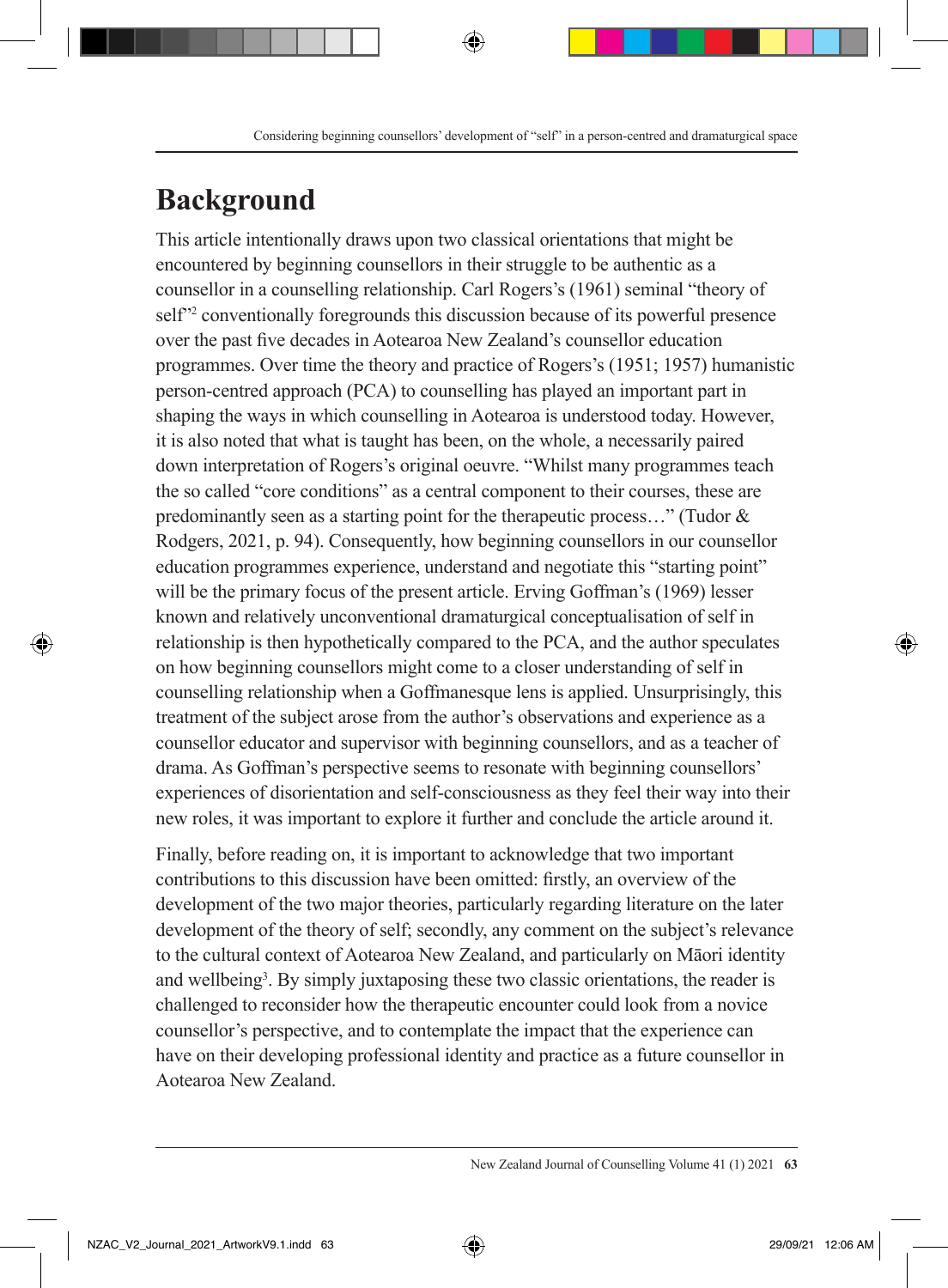### **The counsellor, the persona, and the developing self**

It can be hugely reassuring for counselling students and educators to understand that the development of a flexible persona congruent with one's "true" or authentic self is a process that takes time.

Although the "action" of counselling utilises naturally occurring skills that become enhanced by training, being a counsellor is more complex than simply assuming a role. Trainees want to be better than "good enough" and constantly compare themselves with the "ideal" that trainers and theories model for them, which creates a seemingly irresolvable conflict between their perception of their present self and its achievement in a professional persona. In pursuit of this ideal trainees can underestimate personal qualities of genuineness and authenticity and think themselves unworthy, denying themselves full engagement in sessions. Students may experience training, weighted to demonstrate knowledge and skills, much more about accommodation, adaptation, and overcoming resistance to the adoption of personas that initially feel uncomfortably inauthentic (Demaris, 1988). It is then they realise that being a counsellor is more than mimicking service interactions.

The struggle towards authenticity involves exposing and risking self in the counselling role (Jacoby, 1992; Harter, 2012; Casement, 2006), which in time will develop a persona that can perform all social roles (Hannah, 1976). It is a battleground for beginners struggling to accommodate and accept a conscious state of disequilibrium in order to individuate (Mills, 2003).

However, developing beyond the pretence and obligation of superficially communicating a socially acceptable image, they become self-respectful, selfreliant, and appreciative of their strengths and weaknesses. Consequently, educators assist students to develop "a more realistic, flexible persona that helps them navigate society but does not collide with nor hide their true self" (Wehr, 1988, p. 57). Thus, the source of inner conflict is not the adoption of the role per se but the fact that its incongruence poses a constant threat to, and impact on, the student's self.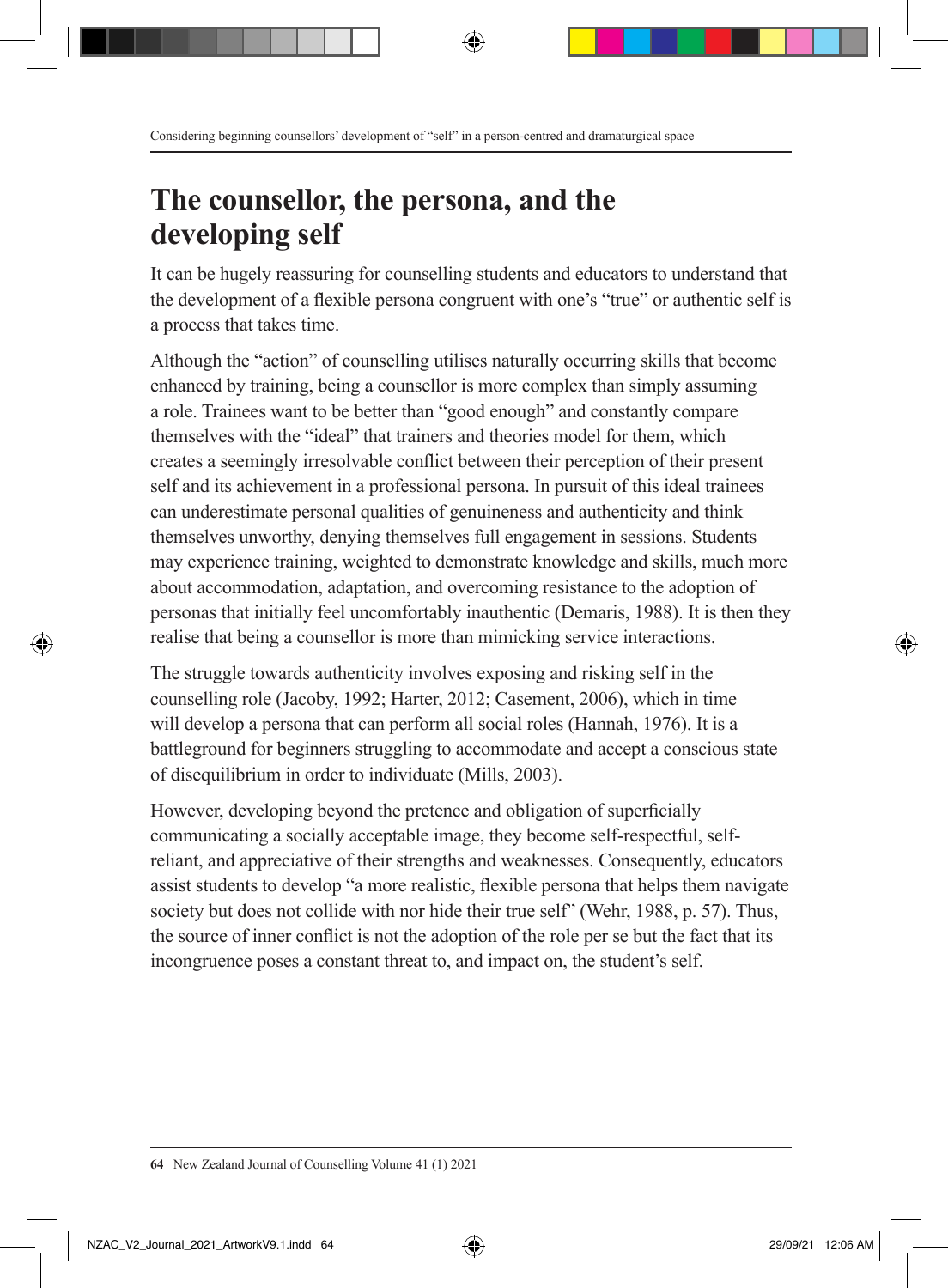### **The Rogerian self as it applies to the development of counselling students**

Not unlike its predecessors, Carl Rogers's humanistic approach to counselling situates the self "in the empirical realm of psychological research and in the conceptual realm of philosophy" (Rowan, 1983, p. 62) which, in his respect for the guiding principle of the self and the individual, led him to formulate a model of the "fully functioning person" (Rogers, 1961, p. 183). This person, at a fundamental level, trusts, values, and accepts themselves as worthy. Rogers organises personality in terms of a self-concept, which has **three components**: **self-worth,** the selfesteem formed in early attachments; **self-image, an understanding of how an individual is in the world and the affect this has on self and other; and the ideal self,** an ever-changing perception of how an individual would like to be. The theory and practice of the PCA, therefore, champions the subjective and self-reported awareness of conscious experiences and the achievement of congruence between the self-concept and the ideal self (Rogers, 1951). Thus, given the therapeutic conditions of genuineness, listening, empathy, and emotional vulnerability, the incongruence of clients' direct organismic experiences and the unrealistic desires of the idealised self become exposed. The client learns that these desires are a source of dissatisfaction, psychological distress and anxiety, and the revelation relieves psychological tension and facilitates change in the self. In addition, Rogers's concept of self has an energetic capacity to evolve beyond its current potential, to be self-directing and actualising (see also, Assagioli, 1994; Goldstein, 1939; Maslow, 1968).

Typically, existential, and humanistic therapeutic practices employ interventions that "support and re-establish a sense of self and personal authenticity" (Rowan, 1983, pp. 62–63). Client goals are to achieve an understanding that the persona, or the "ordinary ego… which other people know us by", protects the self from pain (p. 59). Thus, after the careful removal of "elaborate facades" and negative "encrusted psychological defences" (Rogers, 1989, pp. 135–156), the "perfectly ordinary and perfectly ecstatic" self is revealed beneath (Rowan, 1983, p. 65).

Many trainees are all too aware that, in the light of their earlier life experiences, the only differences between themselves and their clients is training, self-awareness and agency. But as PCT assumes that most individuals possess selves that are tangible and therapeutically resolvable, it also understands that effective counselling will only be fully accomplished by counsellors when they are able to recognise and trust in their real selves This is why beginning counsellors are often recommended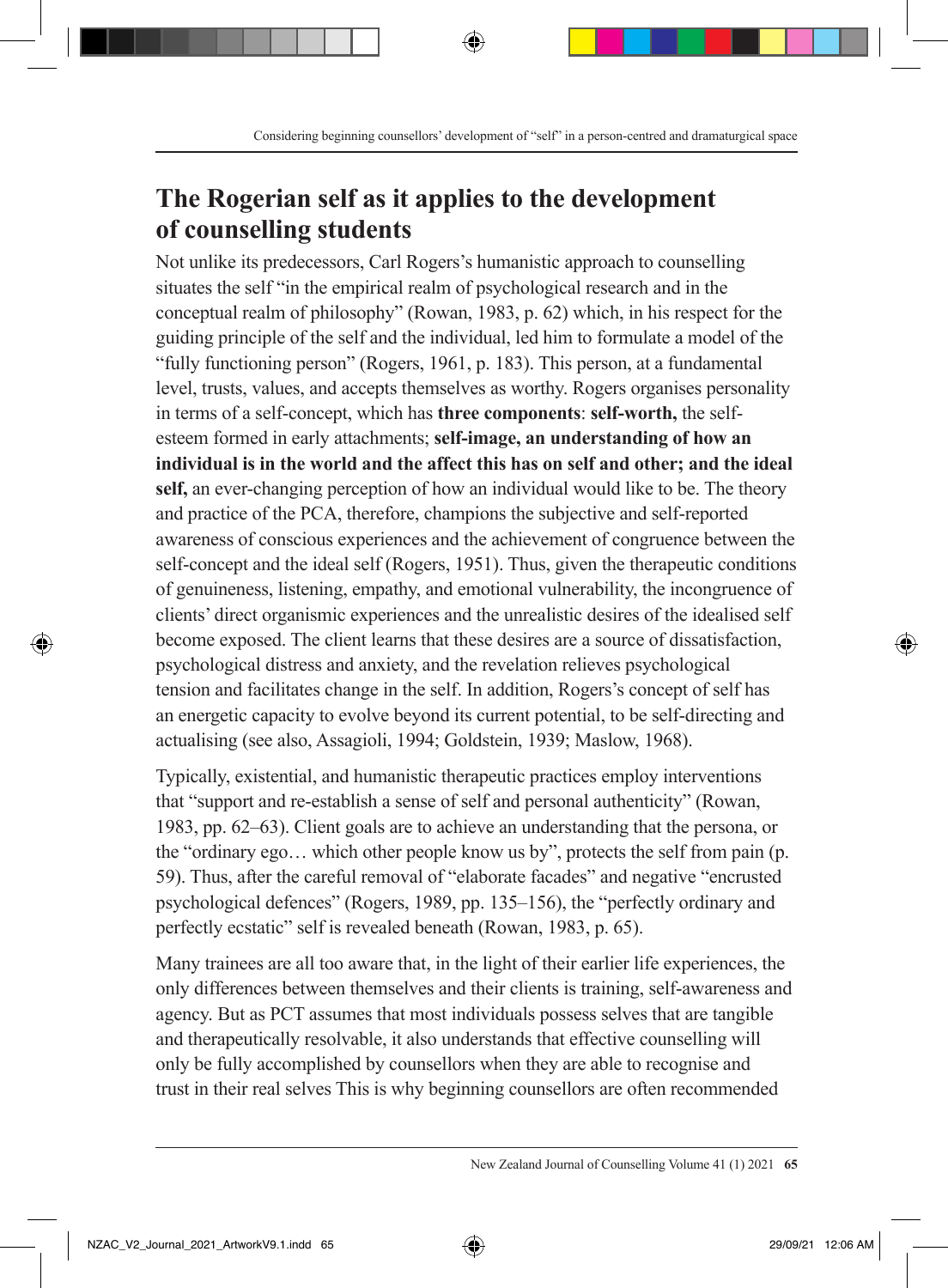to undertake their own personal work. Unsurprisingly, it is not unusual for novice counsellors to feel the need to defend their self from perceived feelings of ineptitude, weakness, worthlessness, or a needy self, by donning a protective mask or persona (Laing, 1977), and to resist their own call to change.

Using introspection and self-awareness, counselling is impelled and enhanced by the experiential dynamic of the relational self. Consequently, Rogerian practice, with its optimistic view of human nature and positive client orientation, encourages this facilitative role. Trainee counsellors who are encouraged to enter the "therapeutic encounter as an active, dynamic, really real human being" (Cooper, 2021) assist clients to experience their real selves. Students are required to know their own selves while simultaneously being present to, and in psychological contact with, their clients (see, Howard, 2005). Consequently, students begin to recognise and manage the balance between "doing to" and "being with" clients, and learn what it is to be mutually connected and intimately "affected by the client" (Mearns & Cooper, 2005, p. 11). Trainees are encouraged to listen deeply, employ intuitive interpersonal exploration, and to only use techniques or interventions that directly respond to their clients' emerging selves.

Accepting that the ultimate acquisition of a fully integrated self and persona is a fundamental goal of counsellor development, the literature also cautions that it is not necessarily a prerequisite for effective counselling, suggesting that a counsellor with a highly skilled counsellor persona can be just as effective (Cooper, 2008). According to this argument, the counsellor persona might better be understood as providing a basic structure in which to grow counsellor confidence, selfacceptance, and competence, and to support actualisation. If so, this is a beginning developmental phase that eventually prepares the counsellor self to engage with increasing comfort in relationally deep counselling encounters (Mearns & Cooper, 2018). Thus, effective counsellors will not only provide the conditions necessary for client growth but exemplify them.

### **The Goffmanesque self in relation to the developmental process of counselling students**

Like Rogers, Goffman's (1969) symbolic interactionist, dramaturgical approach also notes the conditions, circumstances, and behaviours required for effective social transactions to be optimally achieved. While Goffman attends to the meaning and minutiae of day-to-day relationships from a sociological perspective,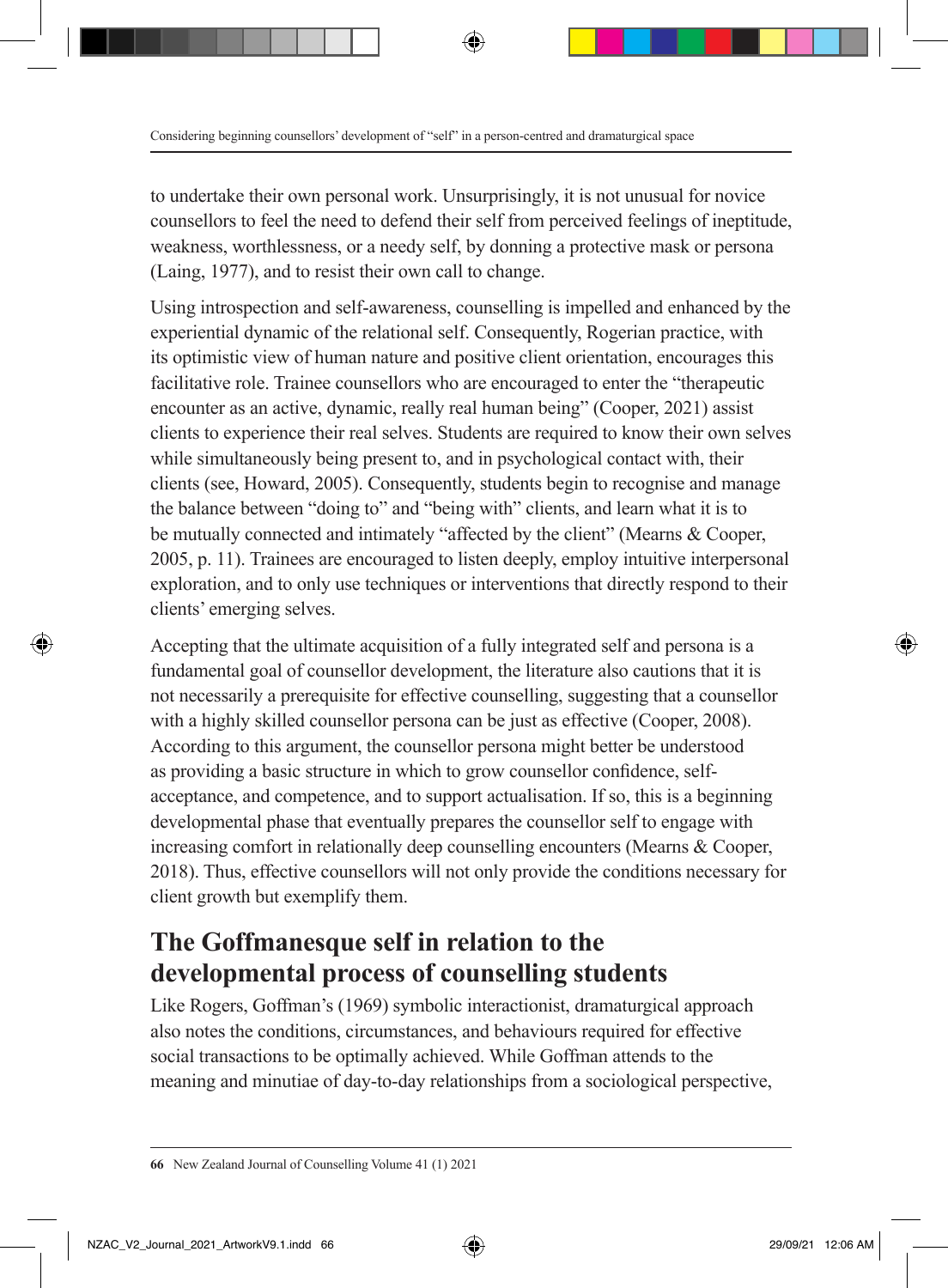both approaches recognise that participants in an interaction consciously or unknowingly "give" and "give off" to each other to affect change (also refer to Appelrouth & Edles, 2008, 478–517; Blumer, 1969). Arguably, these performances are opportunities for counsellors and clients to both share or withhold aspects of their selves.

Goffman proposes that reality is socially constructed and that through performative communication the self, as a tangible product of social interaction, has agency, rather than being an unconscious entity. The self's uniqueness, or core of being, therefore, is only discernible as a "product of 'joint ceremonial labor'" (Smith, 2006, p. 96). Although he does not specifically discuss the presentation of self in counselling relationships, the final part of this article will take the opportunity to consider the beginning counsellors' experiences of training more fully through the dramaturgical language and concepts of Goffman's "interaction order" (Smith, 2006, p. 97). Goffman's thesis that human beings self-consciously engage in socially defined face-to-face encounters designed to manage impressions of the self, suggests that the management and trust that exists in everyday communications co-operatively maintains a form of social order.

Goffman's unconventional and playful perspectives on impression management and communication will also be used to invite comment upon the beginning counsellor's struggle toward authenticity in the therapeutic relationship. Through his dramaturgical lens counselling interactions are viewed as ritualised, staged, scripted, and rehearsed performances in which counsellor trainees see themselves as actors in a role. However, as it is only in a relationship that the selves are truly revealed and accessible, Goffman's interaction order supplies a protective framework for their fragile public social selves to safely organise and manage "the relation between [the] desires and the expectations" associated with coming into their counsellor roles (Smith, 2006, p. 69; see also, Roberts, 2006).

Notwithstanding that the services that counsellors provide are bound by a code of ethics, Goffman argues that even specialist service interactions that require a level of personal engagement are mostly dictated, or framed, by their purpose. From a dramaturgical position, counsellors and clients are therefore actors in the social establishment of the counselling room, the former assuming a counsellor persona, "front," "face", or identity to elicit acceptance and approval of the other. Thus, the identities that emerge in these performances are likely to be truer to "the self we would like to be" (Park, 1950, pp 249–250), and the actors' performances are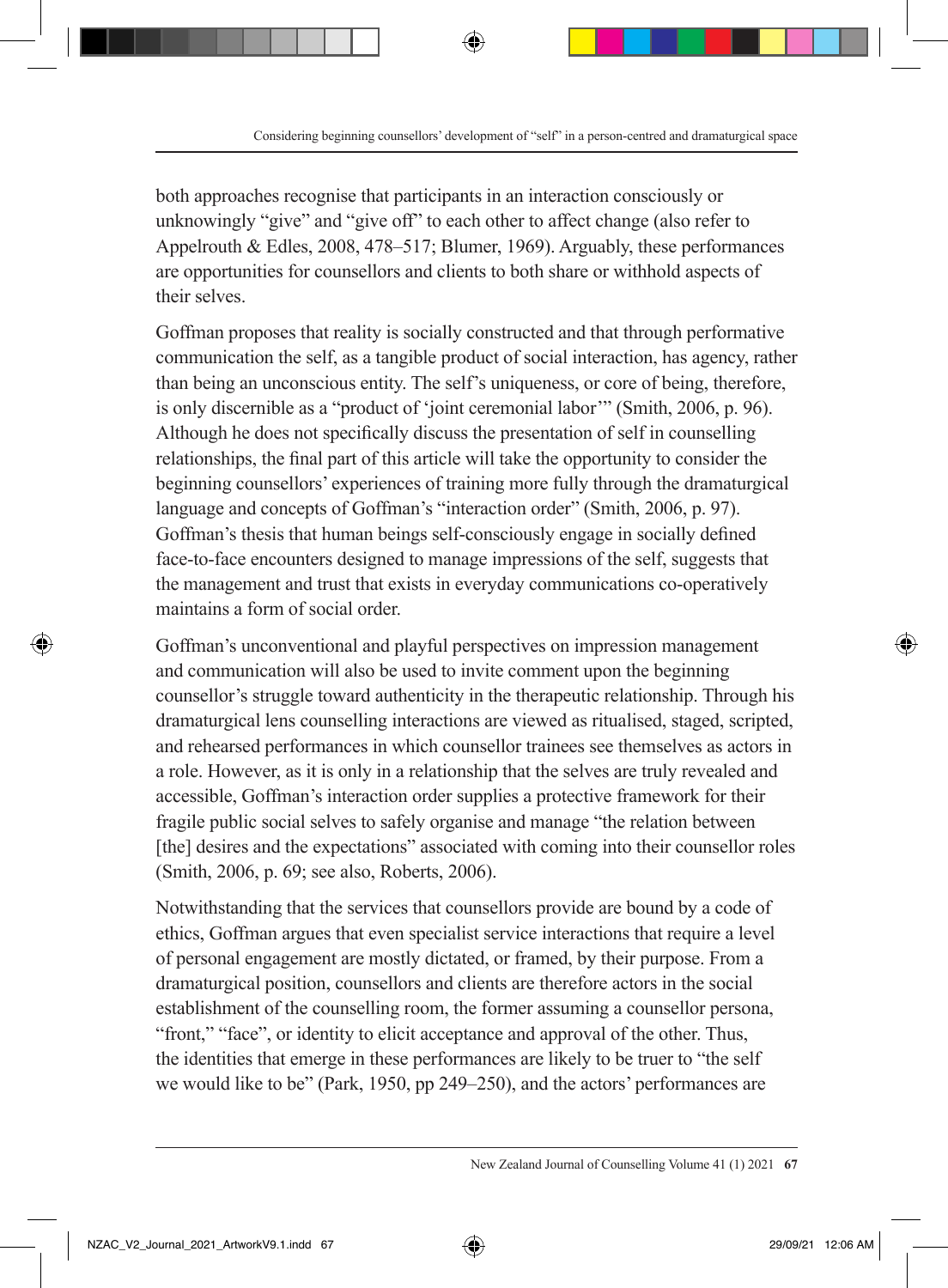measured by their capacities to be perceived as they choose to be. Goffman's use of dramaturgical terminology advances Mead's notion of multiple selves for multiple interactions and Park's concept that the individual employs two interactive selves, the performer and his mask (Smith, 2006). It also anticipates Hermans's (1992; 2001)4 notion of a dialogical self.

Goffman's interaction order suggests that the self and its presentation be regarded as sacred, each interaction determining which of the many "selves" will be called forth and how future transactions will be conducted. Within these interactive processes coexist a persistently real self, a phenomenon hidden behind the scenes that amorally manipulates or directs self-impressions, and a "morally ambiguous" dramaturgical self, a social construct momentarily understood in, and driven by, the role being played (Smith, 2006, p. 106; see also, Jacoby, 1992). *Goffman's Presentation of Self*  (1969) suggests that social interactions offer opportunities to play out character roles in well-organised and defined situations in which individuals intentionally present carefully selected facets of the self for the general approval of their audiences.

To an academy that universally emphasises the authenticity of self in the therapeutic relationship, the idea of counselling as a socially mediated performance, and the counsellor as an actor engaged in impressing his client-audience, seems paradoxical (McLeod, 1999). Nevertheless, although Goffman's "performances" lead others to "act voluntarily in accordance with his [the actor's] own plans" (Goffman, 1967, pp. 4, 84), they also involve seeing one's self as others do, anticipating responses to behaviours that enable both parties to work smoothly together, defining the situation, and completing others' self-images. Far from disingenuous, performers as "merchant[s] of morality" are also obliged to live up to the impressions that they present and maintain the role (Goffman, 1971, pp. 241–244).This aligns with the research suggesting that on its own a relationship may be of less value to a client than a convincingly performed counselling interaction that offers interventions that can be readily received and used (Cooper, 2008).

However contrived, the client's experience of authenticity still lies at the heart of the matter.

Goffman's analysis of the dramaturgical themes of social management suggests that "life itself is a dramatically enacted thing" (Goffman, 1969, p. 78), or, as Laing (1977) suggests, "A man without a mask is indeed very rare. . . . In 'ordinary' life it seems hardly possible for it to be otherwise" (p. 95). Thus, social performances allow participants to see themselves simultaneously as object, subject, actor,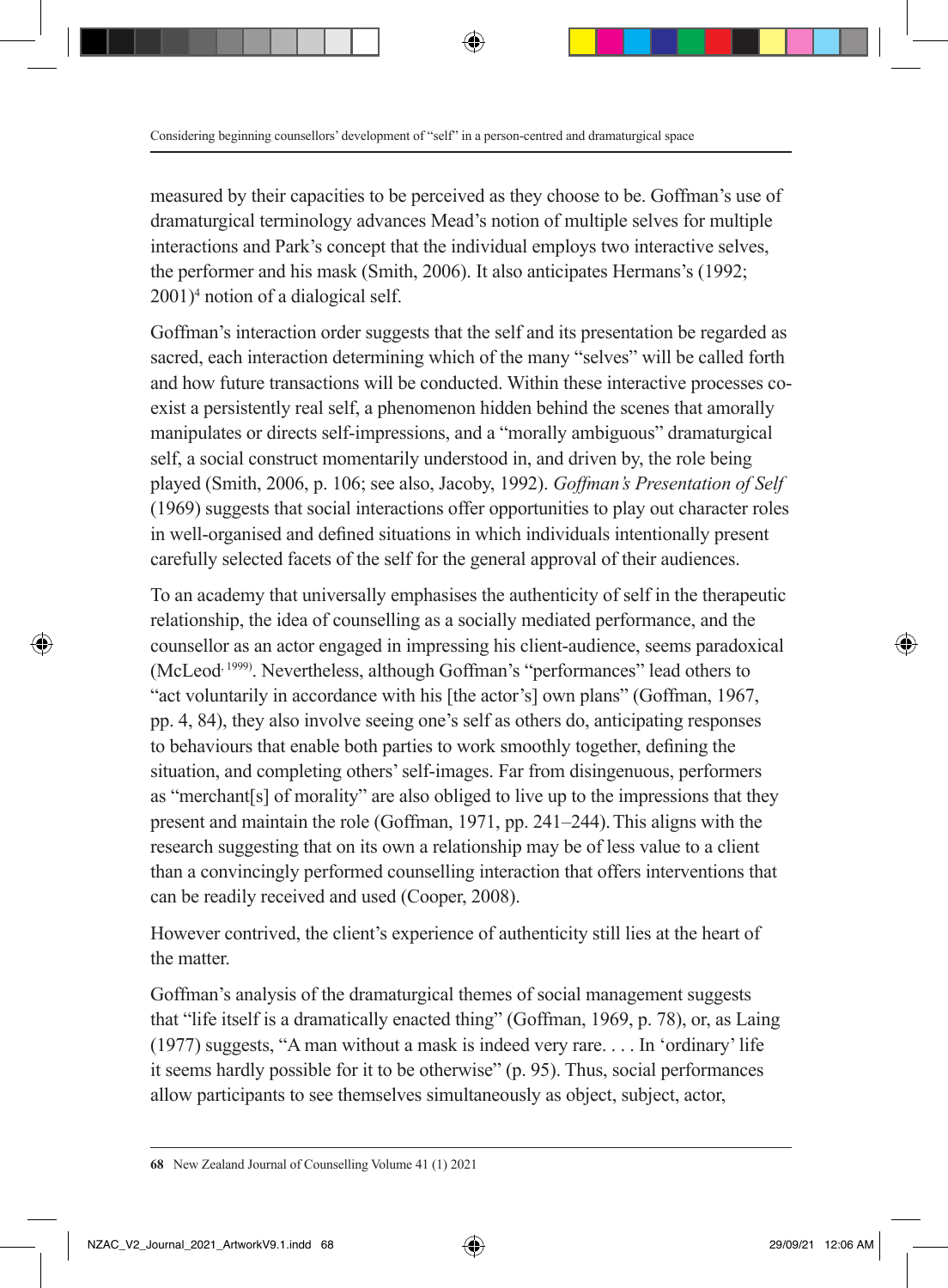director, and audience, and the actors develop their abilities to produce considered and seamless performances that present their selves coherently and consistently whilst simultaneously adjusting to different settings.

### **Dramaturgical treatment of the counsellor's presentation of self**

### **The new student's introduction to counsellor education**

Typically, new trainees in counselling programmes have some knowledge of what counselling is but little or no formal training in skills or models of practice. The trainee struggles with two "contradictory impulses: enthusiasm for the new venture and intimidation about the complex tasks of professional counselling . . . particularly its contrast to everyday discourse" (Skovholt & Ronnestad, 2003, p. 53), which can inevitably challenge their current worldview, character, behaviour, relationships, and core values. In this self-focused phase, they work sympathetically, rather than empathically; adopt a common-sense, expert position; and provide emotional support and advice based on their own experience. For these beginners the client and the problem are interchangeable, like a broken object or system that requires fixing (see Goffman's 1961 "repair cycle").

Similarly, novice counsellors can oscillate between powerlessness and being overly protective with clients, finding it hard to manage their personal and professional boundaries or control their emerging skills (McAuliffe et al., 2011).

Initially, trainees are concrete and self-conscious, taking educators, the exercise of their skills and interventions, and the models that underpin their practice quite literally (McAuliffe et al., 2011). However, as imitators they become more rehearsed in both understanding and practice, internalise their learning and translate it into a practice style that accommodates personal judgements and control, openness, flexibility, and creativity. Encouraged to try out different counselling approaches and styles, they imitate the actions of their educators, supervisors, and those celebrated counsellors whom they have read about or watched.

To further strengthen developing counsellor personas, educators task them to create and rehearse multi-purpose scripts and interventions that they know are effective in counselling relationships, and these staged rehearsals of practice are performed for critically appreciative audiences of peers, educators, and supervisors.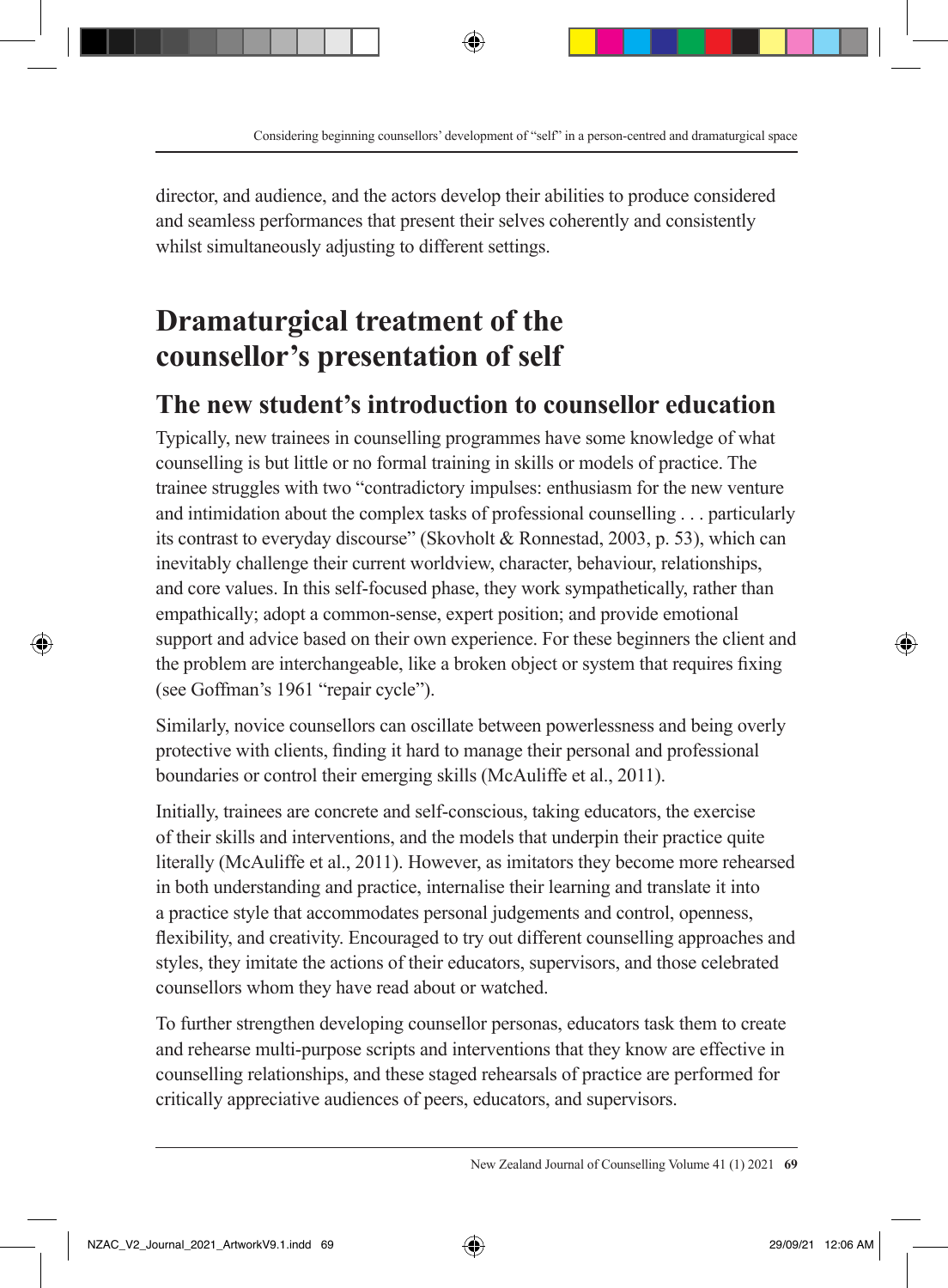Whilst these counselling performances do not endure as exemplars of practice, with careful supervision, "constructive feedback, self-reflection, and risk taking" any disadvantageous effects caused by extreme levels of impression management can be offset (McAuliffe & Eriksen, 2011, p. 53).

In this section it is suggested that the rehearsals of practice described above, as well as developing skills, also provide formative experiences that test and influence the student's counsellor persona. Examining the counsellor persona in dramaturgical terms allows new counsellors to differentiate between who they believe themselves to be, the roles they are about to perform, and the impact of appropriating those things that will assist them to manage "the task of creating a self that is not there until it is performed" (McNamee, 2004, p. 45). In his preface, Goffman (1969) suggests that it is through the relational activities of interchangeable and durable personas that the social self becomes visible. His work discusses the ways that individuals present themselves and their activities to others, and how this may guide and modify "the impression[s] they form" (p.1), and their engagement in subsequent performances. Although Goffman did not write specifically about the performances entailed in counselling encounters, the following treatment broadly adapts his hypothesis concerning service relationships to the psycho-social career and development of beginning counsellors. Therefore, in a Goffmanesque spirit, this section will make some broad assumptions about what he might have said had he written on the subject.

### **Counselling students' use of Goffman's dramaturgical constructs**

#### 1. **The use front and back settings in counselling performances**

Goffman's most well-known concept in human theatre is "front" and "back". These refer to the regions of reality where individuals make presentations or impressions in the presence of others. It is in the front region where beginning counsellors start to respond to the formal aspects of the role for the first time. It is the region where they begin to present counsellor personas of limited functionality, structured largely from the parental-like introjections of trainers, their own experiences of what is appropriate when acting in a social role, and the expectations of their peers. Initially, this student persona serves to mute or disguise their less appropriate relational characteristics and promote those that make a good impression. Looking at both regions, it is like a student performing virtuoso routines in the counselling skills training sessions in ways that give the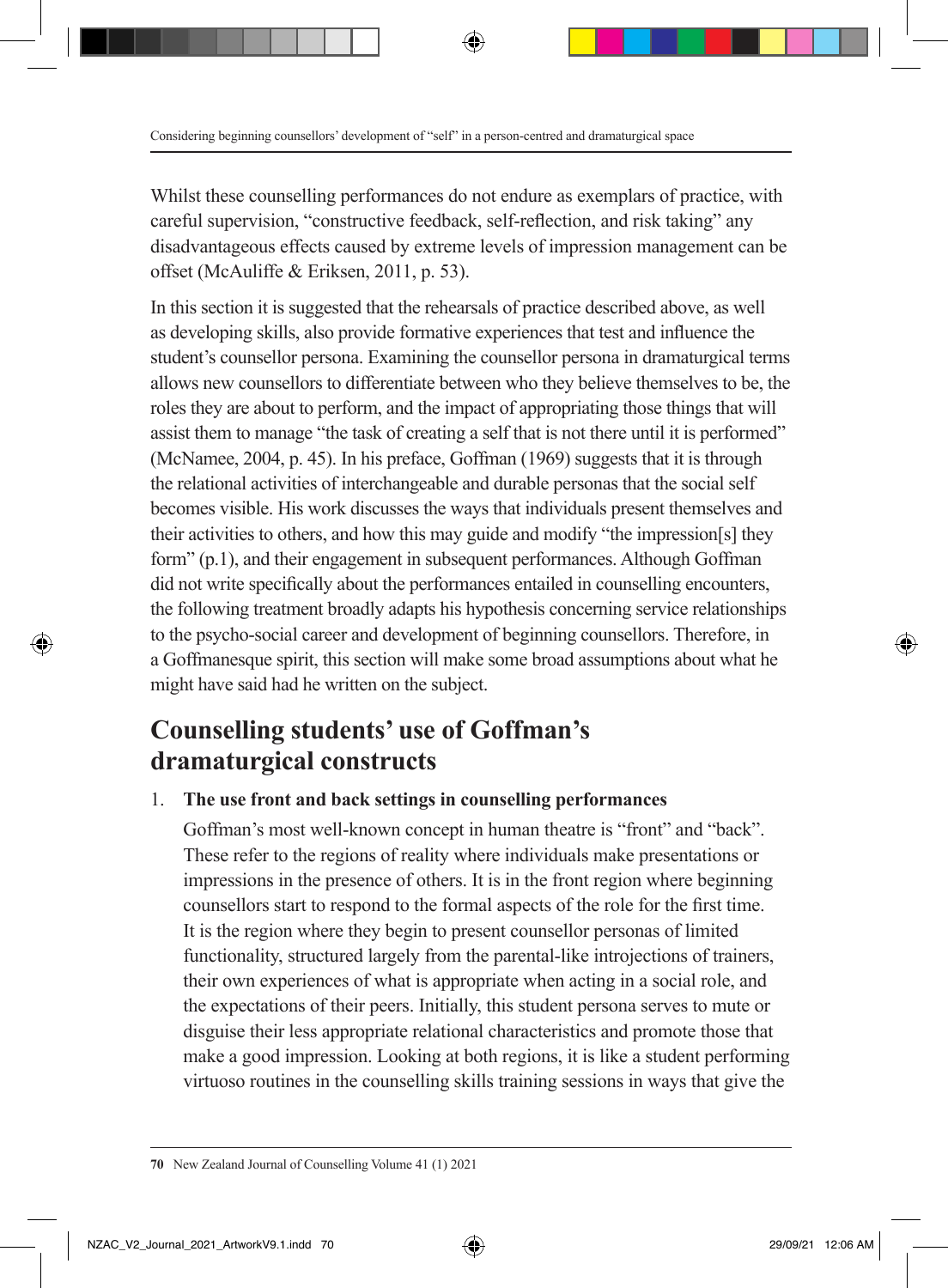impression of confidence and competence to trainers, but taking much safer or modest roles with peers socially off campus – in the back (Jacoby, 1992). As the counsellor persona becomes more central to the student's identity these routines also serve to promote professional reputation. Models of counsellor education exemplify this process. "The basic mental model is of a controlling intellect moulding and training a possibly recalcitrant set of emotions, bodily reactions, unconscious responses or whatever else" (Rowan & Jacobs, 2002, p.16).

Thus, in the front stage region of a counselling practice session, performers/ counsellors know that they are being observed and that they have the power to control their performances. However, counsellors also feel compelled to model a greater level of social honesty. They assist clients to adjust to their own performances, their selves as performers, and learn to create conditions where clients do not have to misrepresent themselves or be humiliated by doing so. Nevertheless, even though they are not intending to self-misrepresent counsellors can present objectified, idealised, or mystifying versions of themselves. Goffman condemns misrepresentations by performers as offensive strategies designed to take advantage or protect the self. False impressions, he suggests, jeopardise relationships and taint what is good and honest in all areas of performance. Ultimately, the veracity of the actor in performance affects the audience's willingness to accept and trust the particular persona presented.

While the communication of impressions is just as fragile an exercise in the back stage region as it is in the front, counsellors will generally only use the back to rest their professional personas and be more "sincere" in another role completely (McNamee, 2004, p. 46). A common feature, however, is that both regions incorporate a defined space, or "setting" where the props and scenery of performance create a believable scene. For example, in training settings students are provided with numerous props that are signifiers of their student and counselling identities – the roles that they are preparing to play and make their own. Props might include texts on counselling theory, practice exempla, common-sense counselling tools and accessories, scripts to follow, and a new, sometimes impenetrable, language to be convincingly deployed in the role.

Formal counselling encounters normally occur in the front, in time limited settings where the actors can be safe and psychologically comfortable and can engage in intimate conversations arranged to make an appropriate and professional impression. Unsurprisingly, beginning performers/counsellors,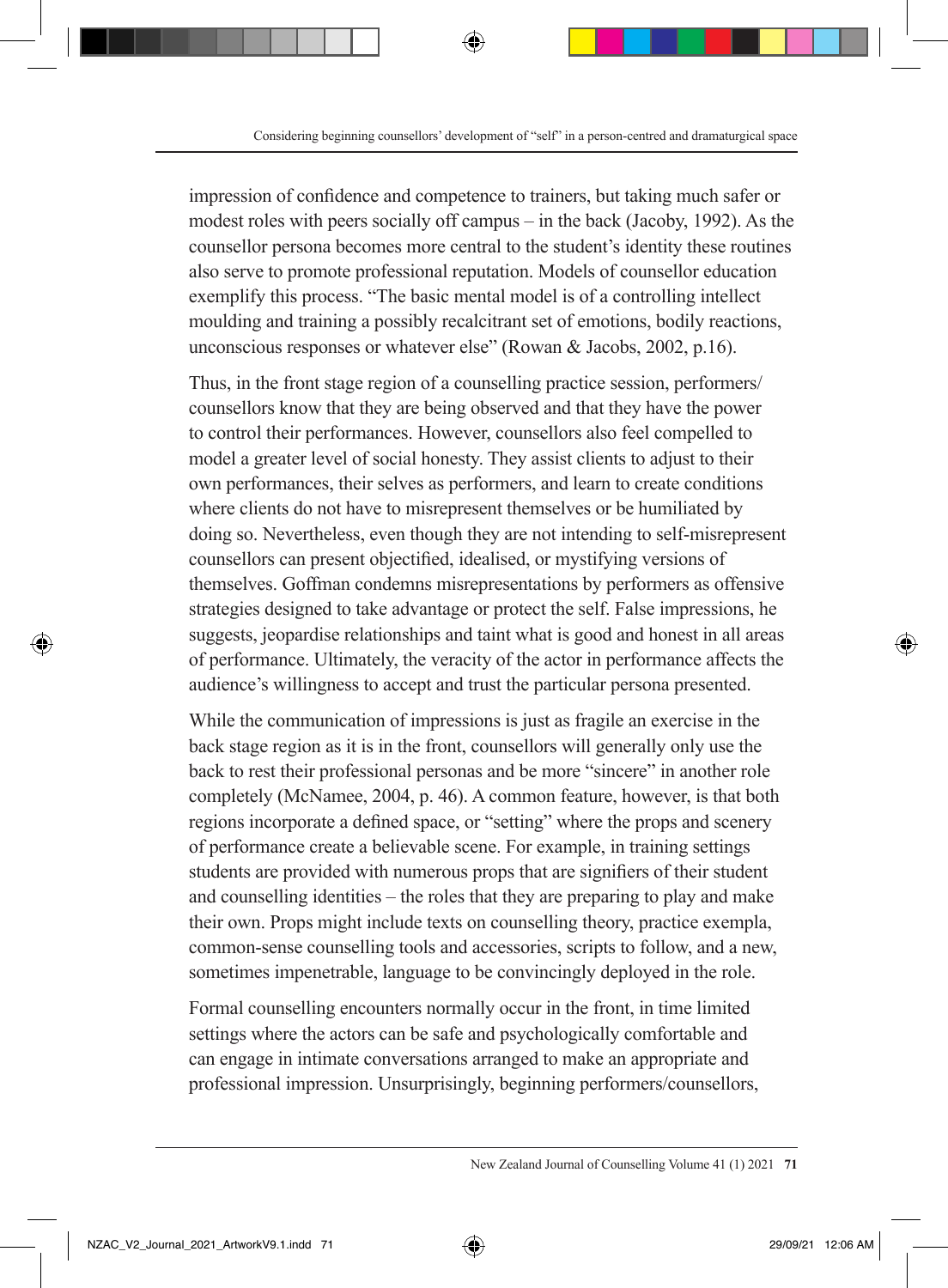as a rehearsal or visualisation, spend an unusual amount of time arranging this setting so that it expresses something of their identity and is predictive of their forthcoming relationship. After so much energy has been invested in its preparation, the disappointment when a client fails to attend is palpable. A lot, too, is invested in what Goffman calls the counsellor's "personal front", described as the "expressive equipment" that the audience identifies as the performers themselves (McNamee, 2004, pp. 65–66). This he divides into "appearance", normally those things that denote status and current social activity, and "manner", those which indicate how the counsellor and the client might perform in their upcoming encounter. Needless-to-say, consistency between appearance and manner in these interaction rituals are essential, and new counsellors, lacking confidence in both, can over-play one in their haste to make the best possible impression on their clients. Clients too will also want to make a consistent impression and confirm that the counsellor will meet their needs.

Goffman suggests that, as the social front of any specialised routine, like counselling, is likely to take place in generic settings with participants who present similar manners and appearances, so the client as both participant/ performer and observer/audience to the event can broadly generalise a good or bad experience of one as predictive of another. Thus, all performers and the service they provide might be seen in the same light. Similarly, performers/ counsellors who have had consistently successful experiences with particular types of clients may extrapolate these to all clients whose appearances and manners match that type. In the same way, the Eurocentric configuration of the counselling setting and its definition may also give an unassailable impression that all cultures are comfortable facing each other in chairs across a coffee table. Consequently, beginning counsellors wedded to a particular personal front and setting lose sight of the client and their own creativity and uniqueness, and instead present counselling routines that they believe are consistent with an acceptable counsellor persona.

In contrast, Goffman's back region is more private, a place where the counsellor's performance is usually unobserved by clients and more relaxed. It is a place where counsellors may drop or adjust their personal fronts, make and rehearse new scripts, practice routines and gestures, take on other roles, and where they believe themselves to be more authentic. Thus, Goffman's counsellors may perform one way in front of clients but behave more casually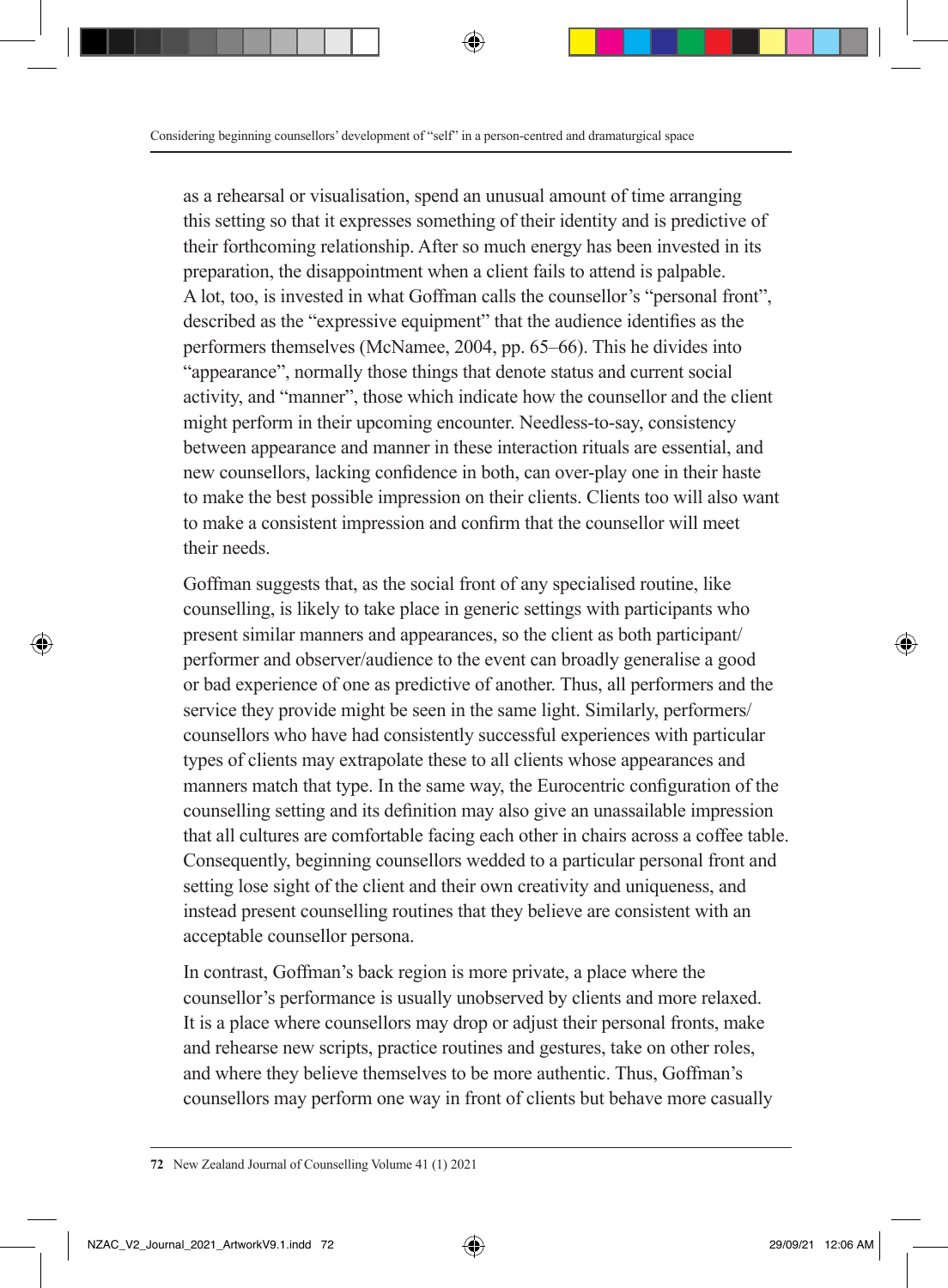and less routinely beyond the professional expectations and gaze of their audience. However, whilst these distinctions may be acceptable for regular service relationships, it is suggested that as counsellors develop in confidence and competence, they will find ways to explain, explore, and minimise the differences in their behaviours across these two regions. Indeed, encouraged by their training to be transparent about their back-stage performances and incorporate them into the front, counsellors will explore discrepancies and begin to model symmetrical expressive communication and congruence to all their audiences.

It is also important to note that if counsellors focus too much on front performances and ignore their down-time in the back, there is a danger that the correct balance between work and play is lost. Similarly, there can be a danger for beginning counsellors if their educators and supervisors only prioritise the work that they are doing at the front without taking into account their routines in the back. In addition, Goffman's suggestion that front and back-stage relations are contingent upon different levels of intimacy might also explain why students find it so hard to strike a good balance in their work. Perhaps because professional services like counselling are recognised and popularly defined by the nature and outcomes of their delivery, participants' attentions are more easily drawn to its front region activities rather than to the back. However, drawing too heavy a line between front and back might suggests that the level of intimacy and understanding, normally reserved for the more private back-region encounters, is less available from counsellors who wish to engage their clients in any level of relational depth in the front. Counselling as a service, therefore, might consider the use of a hypothetical third region, a bridge or balance between front and back in which the actors are able to draw upon the benefits of both.

#### 2. **Students as performers/counsellors**

Counsellors in their early training and development are typically overly selfconscious, excited, overwhelmed, and confused by their chosen profession. They also typically under-estimate how technical and skilful the role is to perform. Beginners, for example, with little practice, who ignore the impact of first-contact impression-making, or too rigidly follow the introductory routines handed down by their educators, may find it hard to successfully perform their part or routine, or to present a counsellor persona that they can be comfortable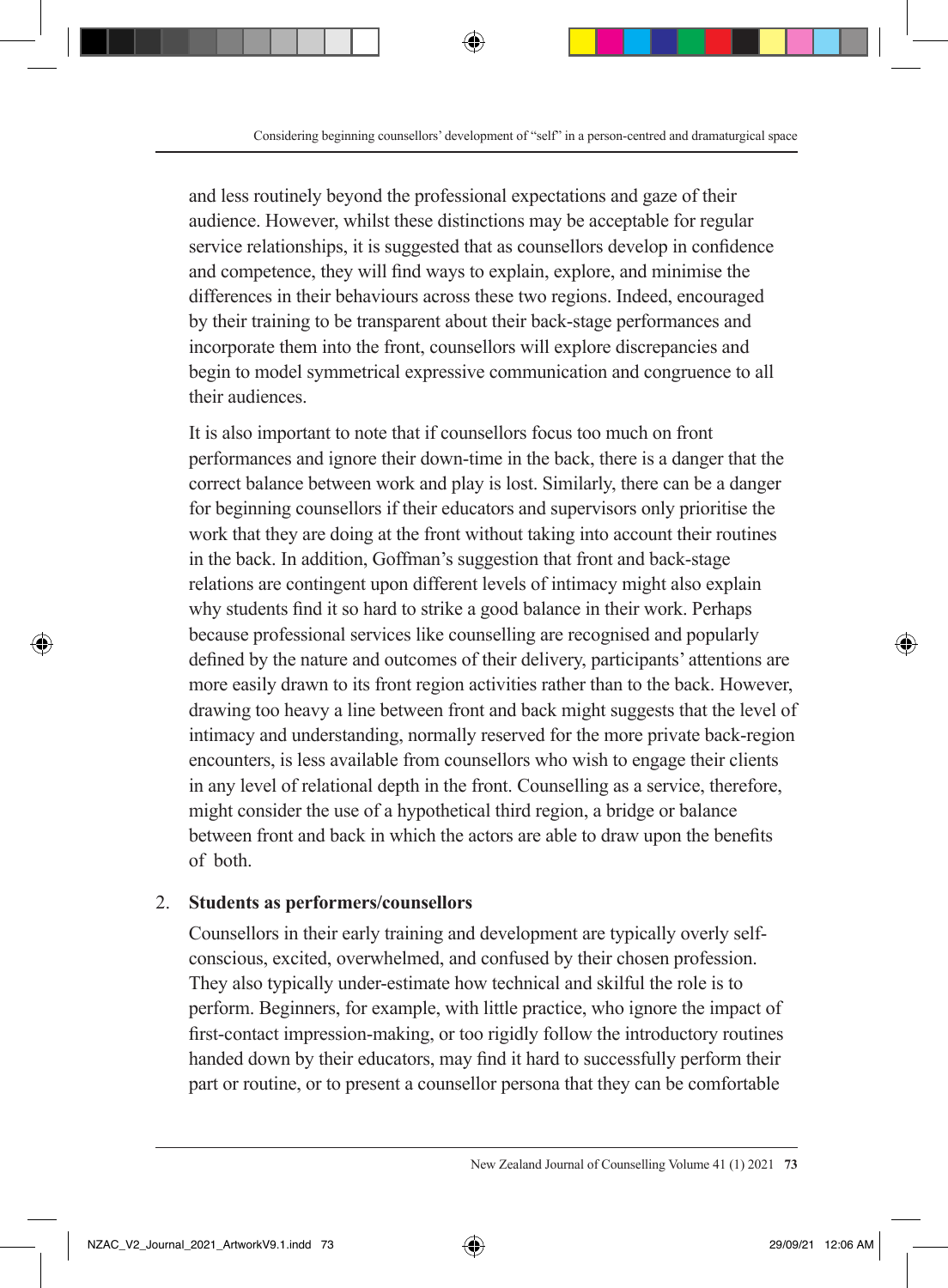with. Equally, when the trainee permits the social and psychological conditions of a session to remain unfulfilled or ill-defined, it becomes much easier for them to allow their professional boundaries to loosen and put their own needs before the client's. As Skovholt and Ronnestad (2003) suggest, adopting a "laissezfaire" client involvement style can be problematic, especially if the trainee lacks a fully developed and flexible counsellor persona (p. 17). Intensive supervision, further training, and personal counselling work can often counteract the student's reliance on this external locus of control and support balance between, and integration of, the persona and the self. Being clear about boundaries, rather than enforcing mutual self-protection or preventing "unofficial communication", deepens trust, safety, and relationship (Goffman, 1969, p.167).

In early counselling encounters students are self-conscious about being good enough and experience the very real sense of incongruence that comes with being an actor in a role. Highly sensitised to negative self-talk and the critical voices of educators, clients, and peers, they cannot help but assume "a self-image of someone engaged in the clumsy and embarrassing process of becoming" (Goffman, 1969, p. 139). Nevertheless, as training moves forward students become less focused on the self in the process, overcome stage-fright, and use reflexive practice to grow their abilities and invest more of their becoming selves in the role.

Being authentic in performance, while it requires honesty and trust in self and other, can also make performers/counsellors vulnerable and more defensive. Goffman notes, however, that in most social encounters participants separately decide their depth of engagement. However, while beginning counsellors and clients get to select the most appropriate ways of presenting themselves and can even use their powers to preserve themselves from full disclosure and protect themselves from intimacy, the performer/counsellor often directly influences and regulates the client's flow of experience through the use of moment-tomoment reflexivity, observations, and interventions. As authority figures, counsellors rebalance the power differential implied by the "definition of the situation" by encouraging their clients to actively assume the role of the fully functioning person and expert in their own lives. Similarly, by focussing on the client, counsellors can consider their feelings towards them and preserve the shared definition of the situation.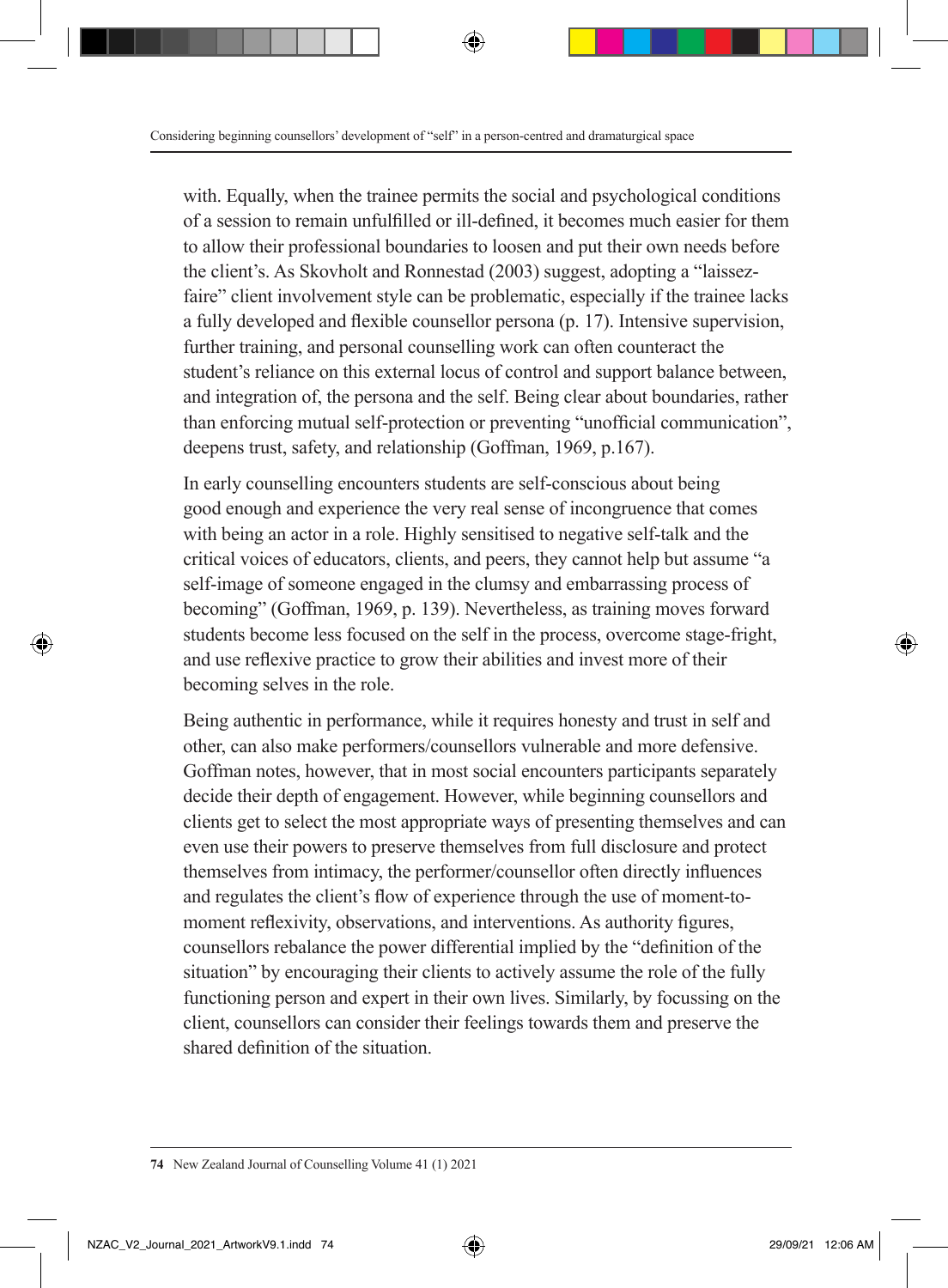#### 3. **Students' use of the definition of the situation in developing counselling relationships**

When individuals enter the presence of others, they naturally want to learn more about them in order "to bring into play information... already possessed" (Goffman, 1969, p.1). These personal details begin to define the situation, enabling both parties to know in advance what to expect of the other. In the context of counselling there are normally introductions and discussions concerning contracts and ground rules that influence counselling delivery and expectations. Goffman (1969) calls these "pre-established patterns of action that unfold during a performance" either in the front or back region of the setting, part or routine (p. 14). Initial judgements are also made from first impressions gleaned from the responses to these routines. These judgements are used to predict safety, behaviour, and potential outcomes. For example, in their defining of the situation, performers/counsellors and clients establish a context-specific reality that guides how they will act "to call forth a desired response" from the personas self-selected for this performance (p. 1). However, unlike in ordinary social interactions, as a rehearsal of practice, this is likely to include the additional element of educator-, supervisor-, and peer-performances too, both in the front and in the back.

To avoid role confusion and misunderstandings, it is important that the performer/counsellor does not make assumptions about their client's definition of the situation and checks frequently to see if they are both on the same page (Goffman, 1969, p. 14). When roles are indistinct and situations poorly defined, the interaction can lose integrity. All settings project a definition that explicitly and implicitly exerts a moral claim that the participants are of a "particular kind", which gives them the right to be treated and valued in the manner that their roles direct (p. 11). In counselling this definition should bring counsellor and client expectations into alignment, secure a safe working consensus, and enable the clear identification of client needs and goals, and the work to be done. In addition, just as Rogers's conditions are necessary and sufficient in a counselling session, so the definition supports clients to feel comfortable about entering this ritualised space and disclosing their authentic selves.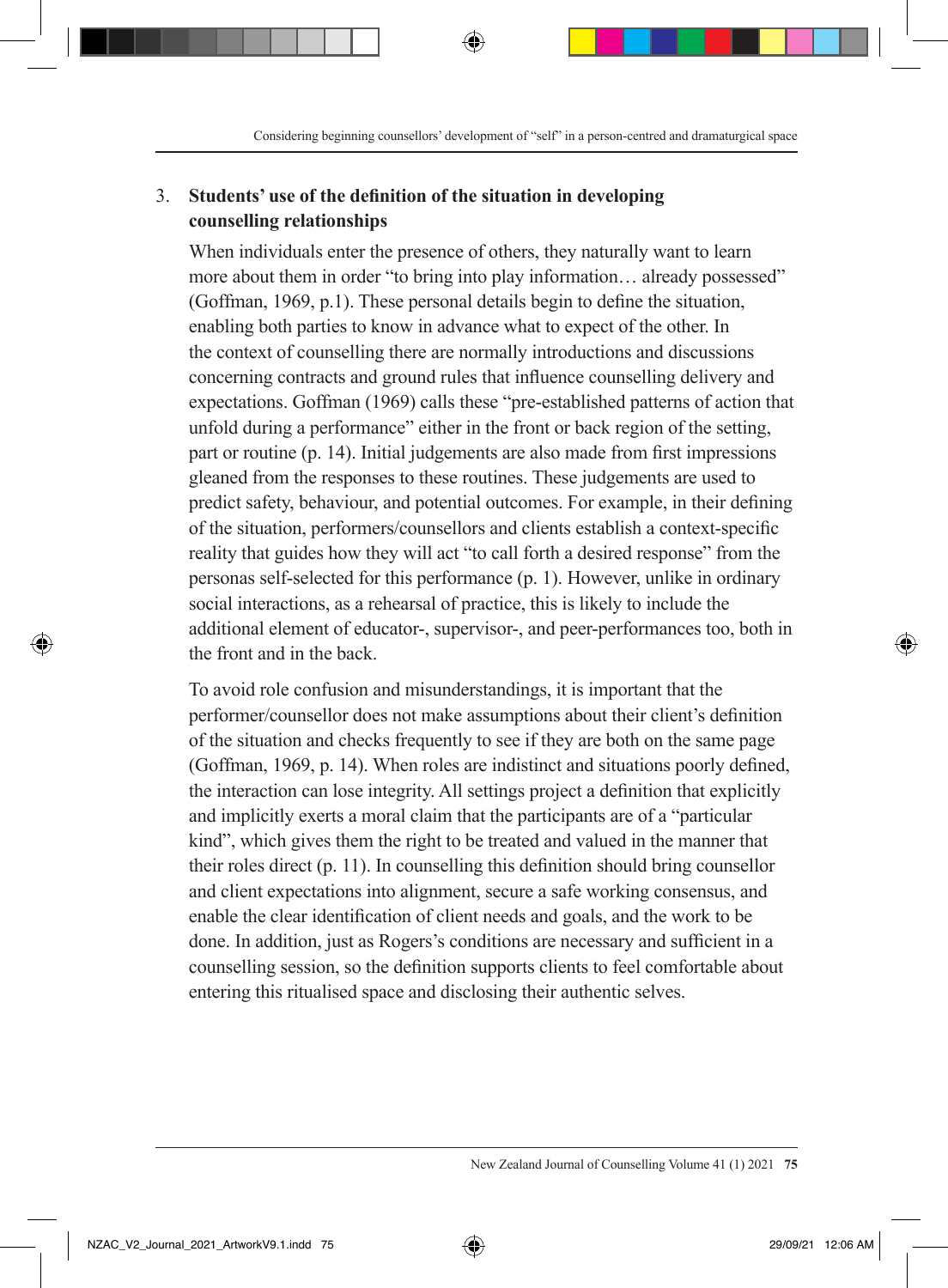#### 4. **Students' use of verbal and non-verbal expressive communication – giving good impressions versus expressing congruence**

Counselling sessions are not easy for beginning performers/counsellors to negotiate. Even though the encounter may be wholly defined, the rules clear, issues expressed, and the process observed and recorded, it takes time for them to adjust to a performer/counsellor role that initially seems to contradict the effective facilitation of Rogers's core conditions. For example, students may experience performance anxiety when they vacillate between making favourable impressions and expressing congruence. This dilemma is discussed in Goffman's (1969) distinction between two equally expressive modes of communication: controlled, intentional, and conscious forms of communication that can be controlling; and non-verbal expressions that individuals "give off", that they are unable to control (p. 3). When these modes of expression are communicated asymmetrically to the client the incongruence between the counsellor's professional persona performed at the front and their private self at the back becomes very clear. To offset this incongruence, and maintain greater symmetry of expression, for example, the performer/counsellor may filter all emotions or behaviours that could be received by the client as disapproving or discomforting. However, acknowledging this selfprotective "feigning" provides a valuable opportunity to the self to challenge the professionalism of the persona. Experiencing "inopportune events" like these can create enough personal incongruence to sabotage performances, but long-term, they can prompt performer/counsellor self-appraisal and realignment (Goffman, 1969, p. 46).

#### 5. **Managing self-deception and trust – challenges for the student counsellor**

Interestingly, Goffman (1969) suggests that people are better at discovering the dissembling behaviours and practices of others than they are of manipulating their own behaviours, which makes the "maintenance of expressive control" quite a challenge for trainees, who in session question their own cues, become distracted by misplaced phrases from their routines, surprising responses from their clients, subtle and spontaneous shifts in timing, or mutual misunderstandings (p. 45). Such counsellor-centric absorption unsettles counsellor performances and causes trainees to negatively misinterpret client responses to them. Ironically in these early stages of meeting, clients are similarly self-absorbed and do not immediately take in their counsellors' overt impression and information giving, unless it challenges the discomfiting inconsistency of their own asymmetrical communication.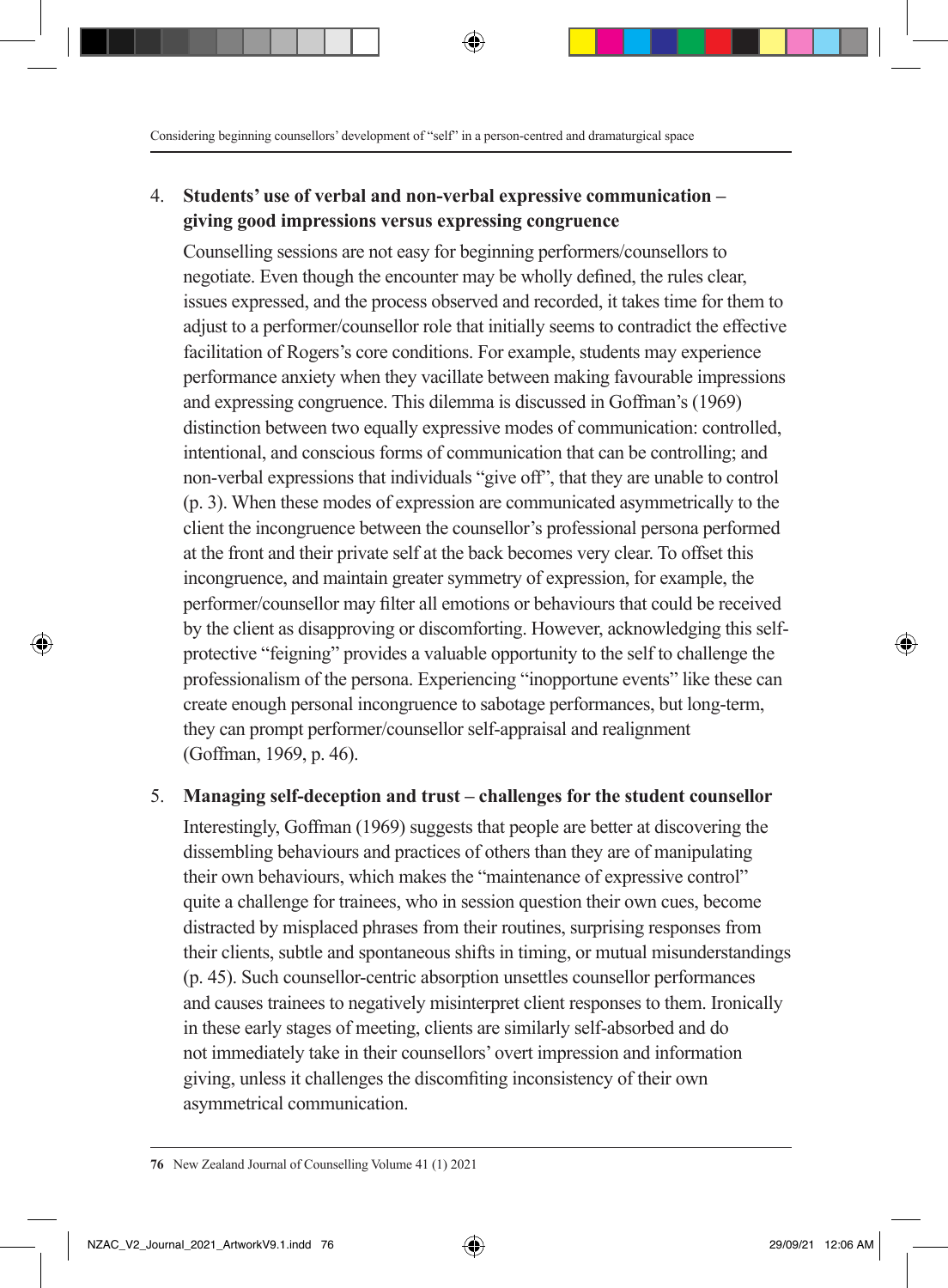Turning to relationships, Goffman provocatively asks what might prevent either party from mistrusting each other's persona and practicing deception. In counselling interactions performers/counsellors are taught to make themselves vulnerable to their clients, not to judge or deceive but to unconditionally accept the client's presentation of self and the stories that they bring. However, when a counsellor persona is threatened by clients who appear to intentionally misdirect the definition of the situation, the counsellor may deploy "defensive practices" (p. 12). In extremis, counsellors taking clients' self-deceits personally might, in their own defence, be tempted to blame, pathologise or inappropriately attach labels to the client when protective practices or "tact" may be positively employed to prevent and understand further disruptions. Goffman (1969) also notes that "matters which the audience leave alone because of their awe of the performer" are likely to be those that are most usefully explored (p. 61). Thus, in counselling encounters, defensive and protective behaviours are viewed as possible indicators of discomfort and are named and examined further. Performers/counsellors may also respond to these challenges through reviewing, clarifying, reality checking, and altering their stage demeanours and approaches.

#### 6. **Managing reality – when student counsellors break role in performance**

Goffman (1969) maintains that, as moral standards ritually direct impression management in organised encounters, the personas of performers/counsellors, their educators and clients are, as merchants of morality, positively judged by the validity of their application of moral rules and appropriate performances (p. 249; see also, McAuliffe & Eriksen, 2011, pp. 49–58). He calls these judgements "incidents" and suggests that they are experienced as disruptions in the flow of the performance. In counselling these "alliance ruptures" (Saffran et al., cited in Mearns & Cooper, 2018, p. 156) also present as opportunities for the counsellor and client to engage at a more authentic level. For example, when a performer/counsellor breaks character to make a personal and emotionally provocative interjection, which may be received by the client with embarrassment or confusion, or as an invitation to step beyond the definition of the scene. Either way, "the reality sponsored by the performers is threatened… forcing upon the audience an image of the man behind the mask" (Goffman, 1969, p.186). Thus, "the impression of reality fostered by a performance is a delicate, fragile thing that can be shattered by very minor mishaps" (p. 49), or respectfully used to establish a gateway into the client's world.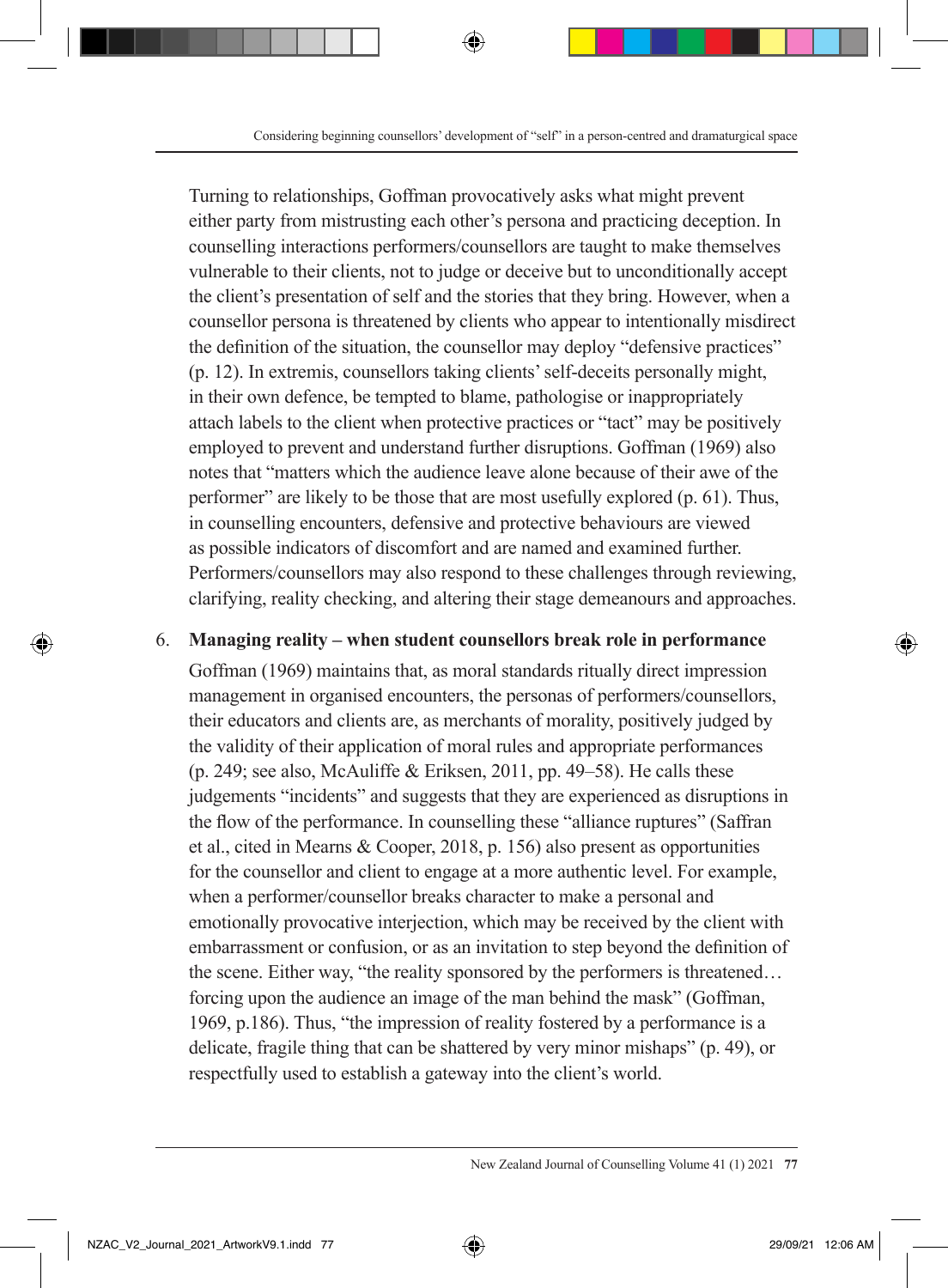Whatever actions performers/counsellors believe to be real will vary according to their definition of the situation, level of engagement, and culture of origin. Nevertheless, a degree of self-illusion in performance is inevitable. At the start of their training performers/counsellors are keen to obtain favourable valuations of self and can manipulate self and audience into judging them in particular ways. To be effectively self-deceptive the performance must be a believable representation of reality for both the performer/counsellor and the client/ audience. Thus, the more the student achieves validation the more able they are to discard anxieties that their performances are pretence, believe in the part, and become it.

#### 7. **Negotiating role conflict – students traverse the road from performance to authenticity**

Goffman (1969) asserts that there are two ways that individuals negotiate the conflict they experience between their authentic self and the role they are to perform. They may either be sincere, fully convinced by the reality of their roles and performances, or "cynical" and self-consciously aware that they are not who they claim to be (p. 15). Counsellors in training may embrace both options but the latter is the most difficult to traverse.

Cynical about the authenticity of their performances, preoccupied with protecting the self, and needing to satisfy expectations of supervisors, peers, and clients, trainees experience performance anxiety, role confusion, and helplessness, and begin to identify more with their clients' roles than their own. Clients can also give performances that over-emphasise one aspect of their role over another and exploit routines or learned behaviours that are designed to arouse the counsellor's attention. Thus, over a period of time, the counsellor will experience the cycle from disbelief to belief, from cynicism to sincerity. The danger, as Goffman notes, is that the counsellor's self is likely to remain isolated from engagement with the client if cynicism remains. Wounded healers who enter the profession to give something back may find that their experiences give them insight but could also, paradoxically, prevent them from developing their sincerity.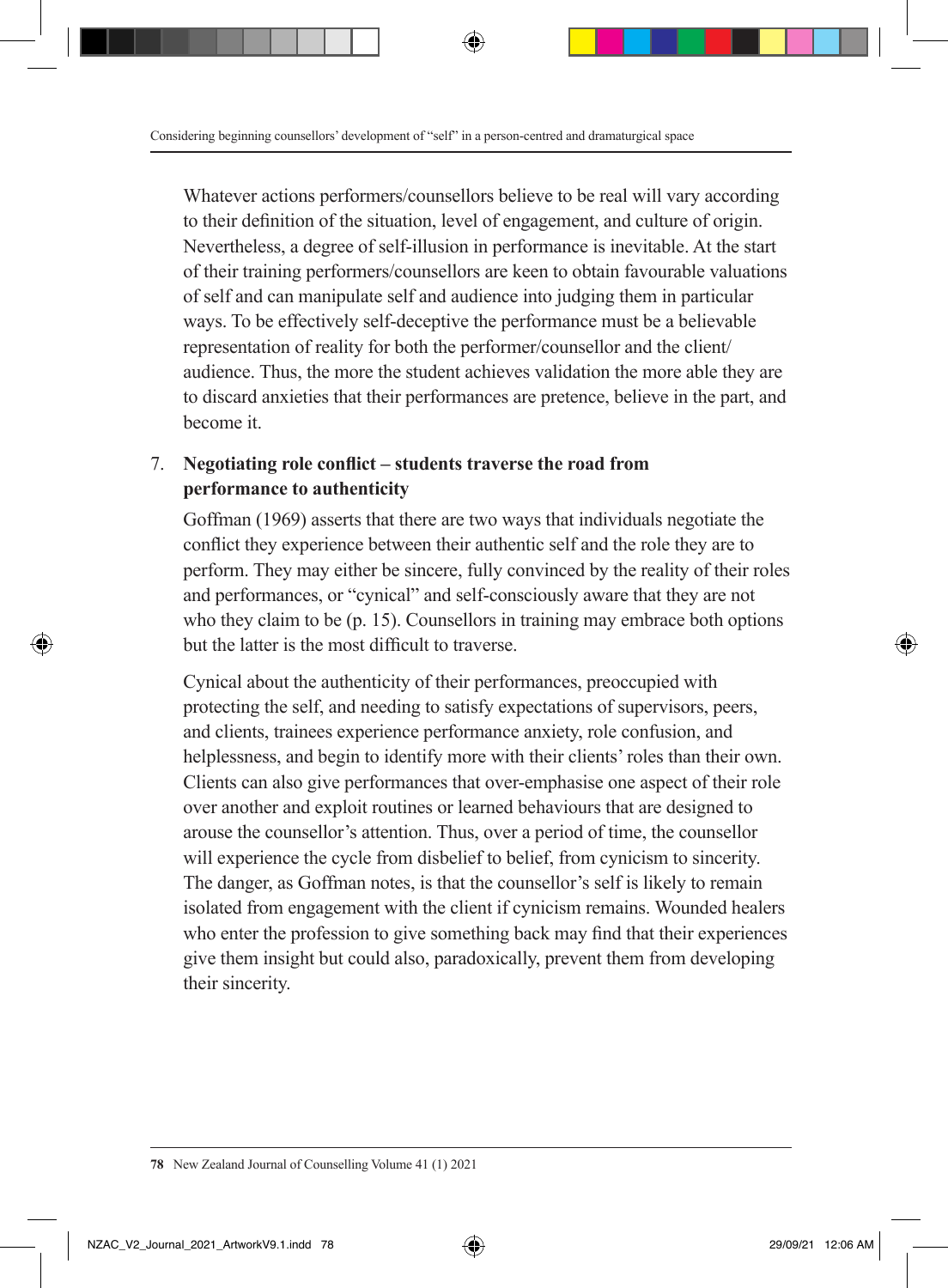## **Integration – Realising the counsellor-self through performance**

As a service professional the counsellor persona is well-defined and has a front that trainees can adopt and customise. Goffman's self, however, is a unique entity. It is a performer, a socially managed impression, and a part-self only visible in encounters with others – the product of a scene rather than its cause (Appelrouth  $\&$ Edles, 2008). The self as an actor allows the performer/counsellor, or its persona, to introduce itself to the audience in one role in the front but also to step into the back in another. Goffman's (1969) notion of selfhood implies that behind the persona is a person, the core of who we are. However, in his section on "Performances" in the *Presentation of Self*, he argues that one can be equally convinced of a sincere and dishonest performance as much as an honest one, and that reality is far too slippery a concept to fully understand. Thus, he notionally accepts the existence of a social self without needing to qualify it, suggesting that as appearance and reality are both socially constructed, they are both equally viable in the management of impressions.

…if the front you present to audiences is what they know of you, and if you develop your sense of self through interactions with others, then is your self not an image realized in performance? Truth, in reality, is a fiction. (Berger & Luckman, 1971, p. 489)

Goffman's position inevitably raises the question as to whether the goal of achieving congruence between the social self, and the psychological self as performer and character are even possible. However, as counsellors attempt, as much as they can without disruption, to integrate their back stage social performances and personas into their front stage counselling, it becomes more of a realistic goal.

Thus, Goffman's dramaturgy suggests that performances can be viewed as neither real nor contrived but as necessary actions that we "fill in" as we go along to present and realise the self (Berger & Luckman, 1971, p. 65). Consequently, based upon Goffman's idea of social integrity and authenticity and Rogers's notion of actualisation, it is safe to assume that, regardless of what the persona is, in the moment of its performance it sincerely represents an aspect of the authentic self. This confirms Rogers's sensible assertion that counsellors may only accept and work with what clients present to them and that they may use their experiences of the self, either as a social entity or psychological manifestation, to assist clients to reflect, interpret, measure, and make changes in the light of their performances.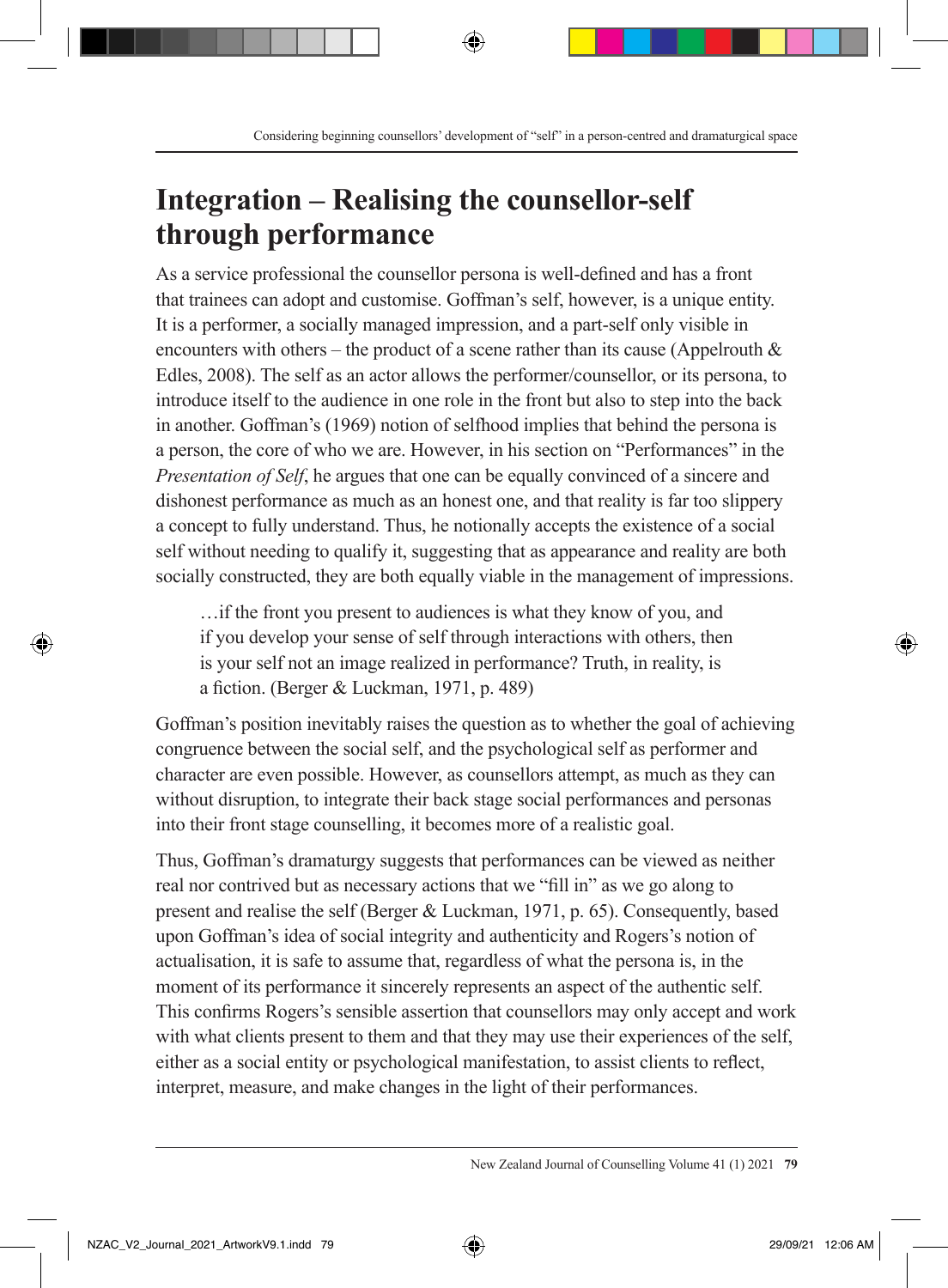# **Afterword**

If individuals are constrained by the limitations imposed by social interactions to present themselves in performances, then examining the development of the counsellor self through Goffman's dramaturgical lens is not a cynical enterprise. In its broad conception, viewing oneself as both a performer and as a character exposes the role and persona of the counsellor to valuable scrutiny and grows beginning counsellors' self-knowledge and awareness.

Employing Goffman's dramaturgy as a conceptual framework for interaction analysis, rather than a model of consciousness, it is the persona of the counsellor that initiates, and is instrumental in, engagement with the client and safely facilitates the ritualised performances of self – both the counsellor's and client's selves are mutually realised through action, observation, and shared engagement. For beginning counsellors to genuinely bring their authentic selves into the encounter and to simultaneously wear a professional service mask is both comforting and, paradoxically, counterfeit. However, by not allowing the self to become hostage to the persona, counsellors develop and learn as they reconcile the two. The persona, no less the self that it denotes, is the authority that permits the client to accept the counsellor and allow temporary access to their inner worlds. Developing through training "from the outside in"<sup>55</sup>, the beginning counsellor recognises that the persona could be a therapeutic tool, an intervention, and an authentic representation of the self. In short, counsellors learn to use the persona less as protection for the self and more as its instrument.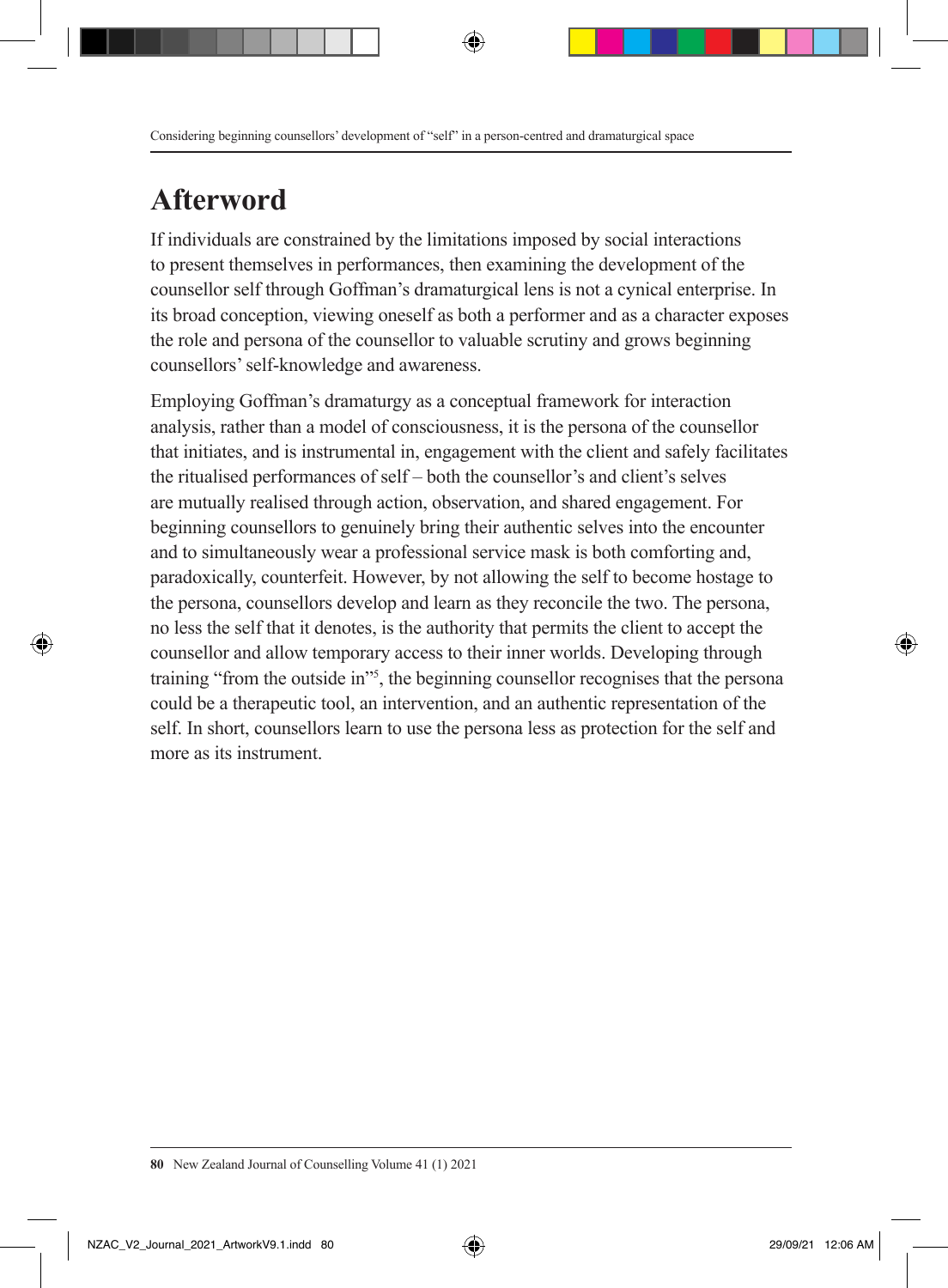# **Notes**

- 1. This article was developed from a chapter originally written by the author and first published as: Bray, P. (2018). 'We all act better than we know how': A dramaturgical treatment of beginning counsellors' performances of self. In P. Bray and M. Rzepecka, (Eds.), Communication and conflict in multiple settings. (pp. 82–112). Brill/Rodopi. https://doi.org/10.1163/9789004373679
- 2. It is beyond the scope of this article to discuss recent developments and trends in personcentred "self theory", but the following are recommended: Mearns and Thorne's (2002) reflections on pluralism and integration, specific configurations and dynamics of self in relation to phenomenal experience, and on an evolving dialogical person-centred theory of self; also, Mearns and Thorne (2008) on the counsellor's use of the self, and particularly the sections regarding the changing self of the counsellor and the experience of relational depth – also the subject of Mearns and Cooper's (2015; 2018) book that invites the counsellor and client into a deep encounter where they may experience profound feelings of contact; Cooper et, al.'s (2013) person-centred handbook is also a rich source of material on developments in the field. You might also be interested in Tudor and Worrall (2006) and Tudor and Rodgers (2021).
- 3. It is not the intention of this article to be received as just another "White settler psychology that perpetuates the colonization of knowledge and the thinking of future generations" (Tudor & Rodgers, 2021, p. 93). This article has limited itself to the presentation of only those reflexive concepts of the self found in Western literature, rather than the interconnected or extended self, exemplified by Māori culture (Rua et al., 2017) and developed in Hermans's (1992; 2001) psychological concept of the dialogical self. For further discussion on Māori self, identity, and wellbeing please return to the comprehensive scholarship of Mason Durie; McLachlan et al. (2017); and NiaNia et al. (2016).
- 4. Over the last two decades Hermans (2001) has also argued for an extended self, that is, something greater than an essential core self that exists within the social and cultural, a unified self of multiple positions "among which dialogical relationships can develop" (p. 243).
- 5. Goffman, quoting Charles Horton Cooley's (1992) concept of "the looking glass self", in which he suggests individuals shape their concept of self according to their understanding of how others perceive them.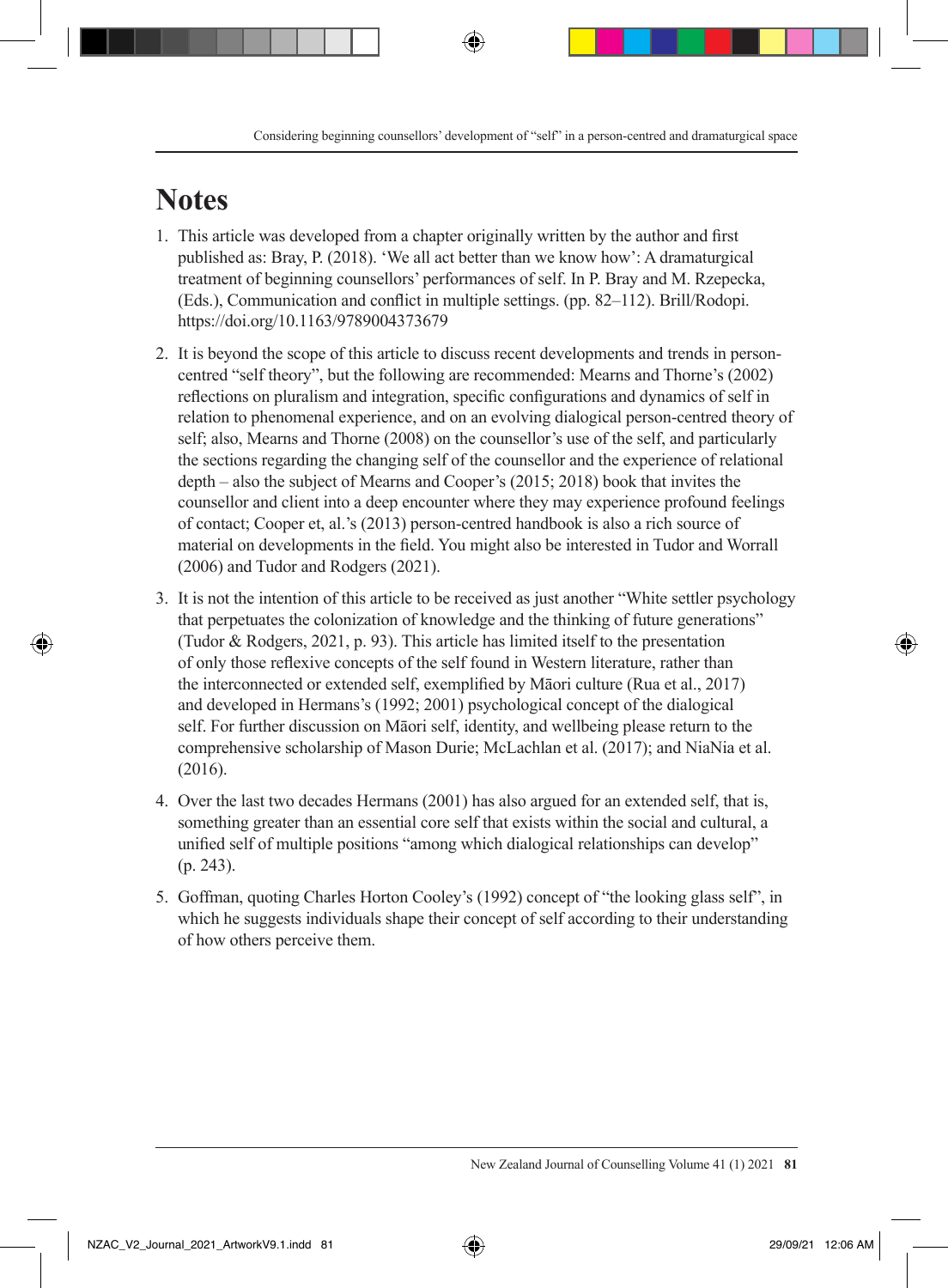### **References**

- Appelrouth, S. & Edles, L. D. (2008). *Classical and contemporary sociological theory: Text and readings.* Pine Forge.
- Berger, P. L. & Luckman, T. (1971). *Social construction of reality: A treatise in the sociology of knowledge*. Penguin University Books.
- Blumer, H. (1969). *Symbolic interactionism*. Prentice-Hall.
- Bondi, L. & Fewell, J. (2003). Unlocking the cage door: The spatiality of counselling. *Social and Cultural Geography, 4*(4), 527–547.
- Cooper, M. (2008). *Essential research findings in counselling and psychotherapy: The facts are friendly.* Sage.
- Cooper, M. "Person-centered therapy: The growing edge". Retrieved 14 March 2021, from https://www.pce-world.org/research/pce-research-and-researchers/ articles/41-person-centered-therapy-the-growing-edge.html
- Cooper, M., O'Hara, M, & Schmid, P. F. (Eds.) (2013). *The handbook of personcentred psychotherapy & counselling.* Palgrave Macmillan.
- Gillon, E. (2007). *Person-centred counselling psychology: An introduction.* Sage.
- Goffman, E. (1967). *Interaction ritual*. Anchor.
- Goffman, E. (1969). *The presentation of self in everyday life*. Pelican Books.
- Hannah, B. (1976). *Jung: His life and work.* Putman.
- Harter, S. (2012). *The construction of the self: Developmental and sociological foundations,* (2nd ed.). The Guilford Press.
- Hermans, H. J. M., Kempen, H. J. G., & Van Loon, R. J. P. (1992). The dialogical self: Beyond individualism and rationalism. *American Psychologist, 47*, 23–33.
- Hermans, H. (2001). The dialogical self: Toward a theory of personal and cultural positioning. *Culture & Psychology, 7*, 243–281
- Hermans, H. J. M., & Gieser, T. (2012). Introduction. In H. J. M. Hermans & T. Gieser (Eds.). *Handbook of dialogical self theory* (pp. 25–28). Cambridge University Press.
- Howard, A. (2005). *Counselling and identity: Self-realisation in a therapy culture.*  Palgrave MacMillan.
- Jacoby, M. (1992). *Individuation and narcissism: The psychology of the self in Jung and Kohut*. Routledge.
- Jung, C. G. (1966). *Two essays on analytical psychology.* Princeton University Press.
- Laing, R. D. (1977). *The divided self: An existential study in sanity and madness.* Penguin Books.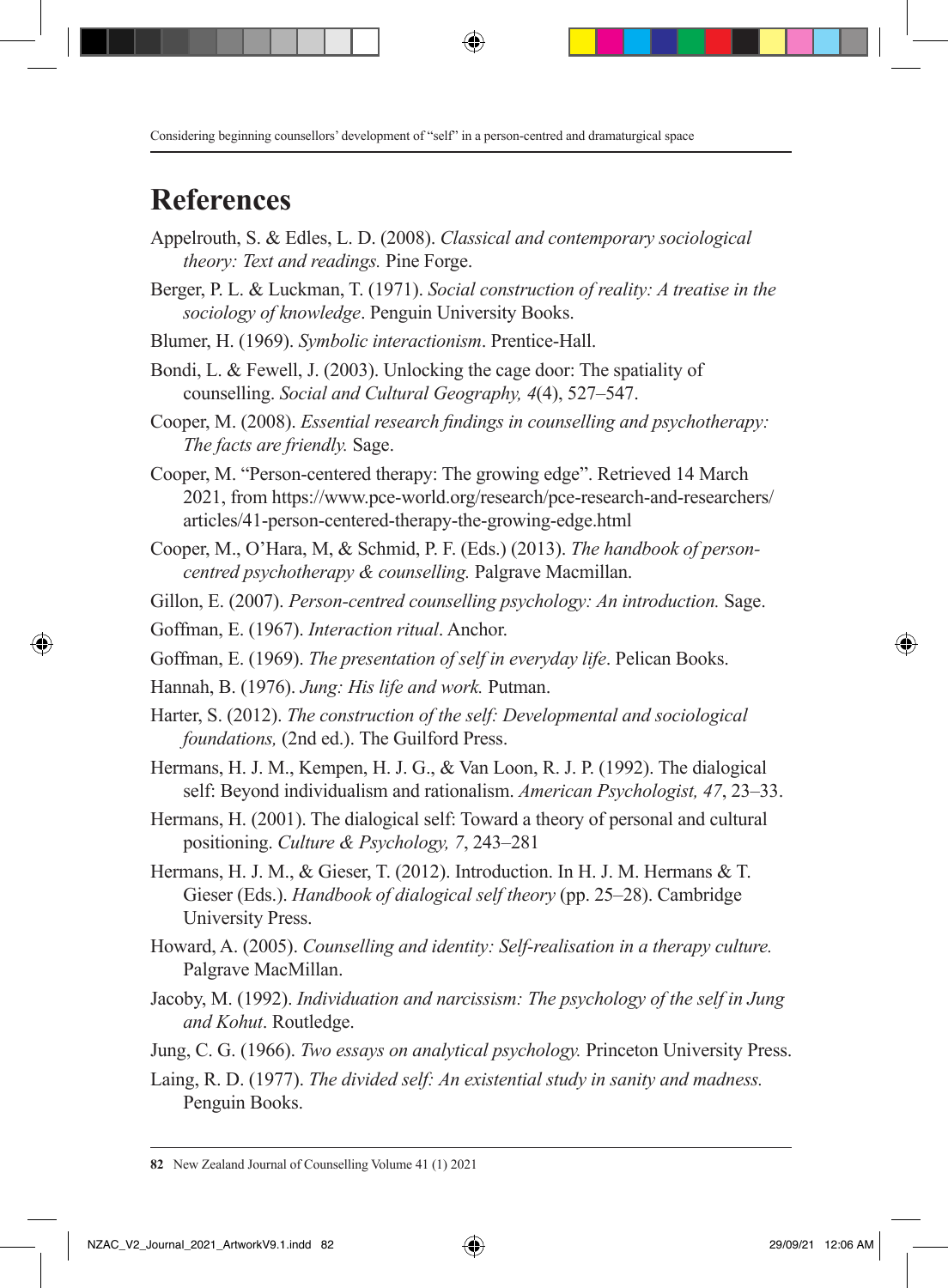- McAuliffe, G. & Eriksen, K. (Eds.). (2011). *Handbook of counselor education: Constructivist, developmental and experiential approaches.* Sage.
- McLachlan, A.D., Wirihana, R. & Huriwai, T. (2017). Whai tikanga: The application of a culturally relevant value centred approach. *New Zealand Journal of Psychology Vol. 46*(3), 46–54. https://www.psychology.org.nz/journal-archive/ Whai-Tikanga-M%C4%81ori-centred-values-in-practice-private.pdf

McLeod, J. (1999). Counselling as a social process. *Counselling, 10,* 217–226.

- Mearns, D., & Cooper, M. (2005). *Working at relational depth in counselling and psychotherapy.* Sage.
- Mearns, D., & Cooper, M. (2018). *Working at relational depth in counselling and psychotherapy* (2nd ed.). Sage.
- Mearns, D. & Thorne, B. (2002) *Person-centred therapy today: New frontiers in theory and practice*. Sage.
- Mearns, D. & Thorne, B. (2008) *Person-centred counselling in action.* Sage.
- Mills, J. (2003). A phenomenology of becoming: Reflections on authenticity. In R. A. Frie (Ed.), *Understanding experience: Psychotherapy and postmodernism,* (pp. 116–136). Routledge.
- NiaNia, W., Bush, A., & Epston, D. (2016). *Collaborative and indigenous mental health therapy: Tātaihono – stories of Māori healing and psychiatry.* Routledge. https://doi.org/10.4324/9781315386423
- Papadopoulos, R. (Ed.), (2006). *The handbook of Jungian psychology.* Routledge.
- Roberts, B. (2006). *Micro social theory.* Palgrave MacMillan,
- Rogers, C. (1951). *Client-centered therapy: Its current practice, implications and theory.* Constable.
- Rogers, C. (1957). The necessary and sufficient conditions of therapeutic personality change. *Journal of Consulting Psychology, 21*, 95–103.
- Rogers, C. (1961). *On becoming a person: A therapist's view of psychotherapy.*  Constable.
- Rogers, C. (1989). This is me, 1961. In H. Kirschenbaum & V. L. Henderson (Eds.), *The Carl Rogers Reader. pp 6-29).* Houghton Mifflin Harcourt.
- Ronnestad, M. H. & Skovholt, T. M. (2003). The journey of the counselor and therapist: Research findings and perspectives on professional development. *Journal of Career Development, 30*(1), 5–44.
- Rowan, J. (1983). *The reality game: A guide to humanistic counselling and therapy.* Routledge.